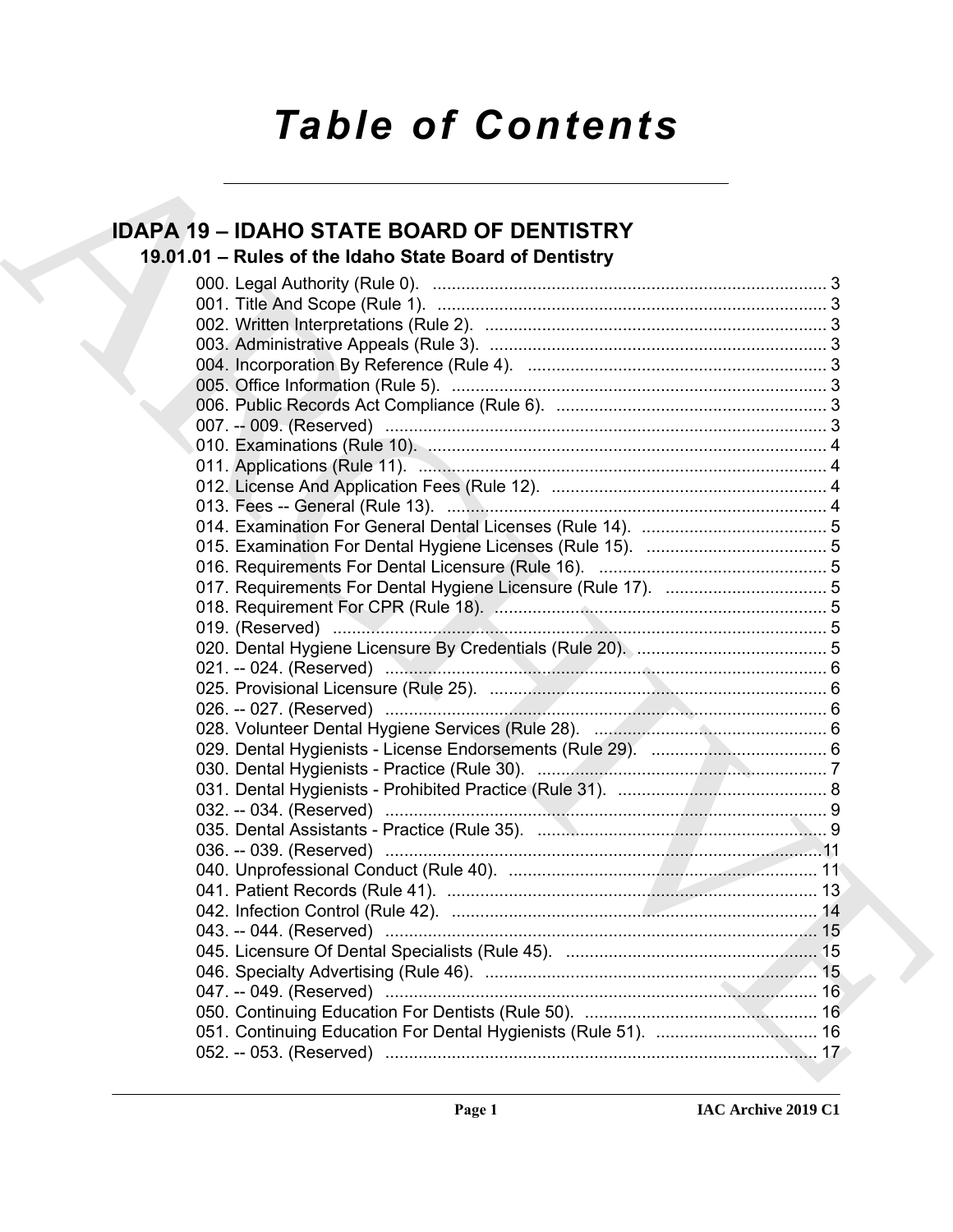# *Table of Contents (cont'd)*

| 064. Suspension, Revocation Or Restriction Of Anesthesia Permit (Rule 64).  27 |  |
|--------------------------------------------------------------------------------|--|
| 065. Determination Of Degree Of Sedation By The Board (Rule 65).  27           |  |
|                                                                                |  |
|                                                                                |  |
|                                                                                |  |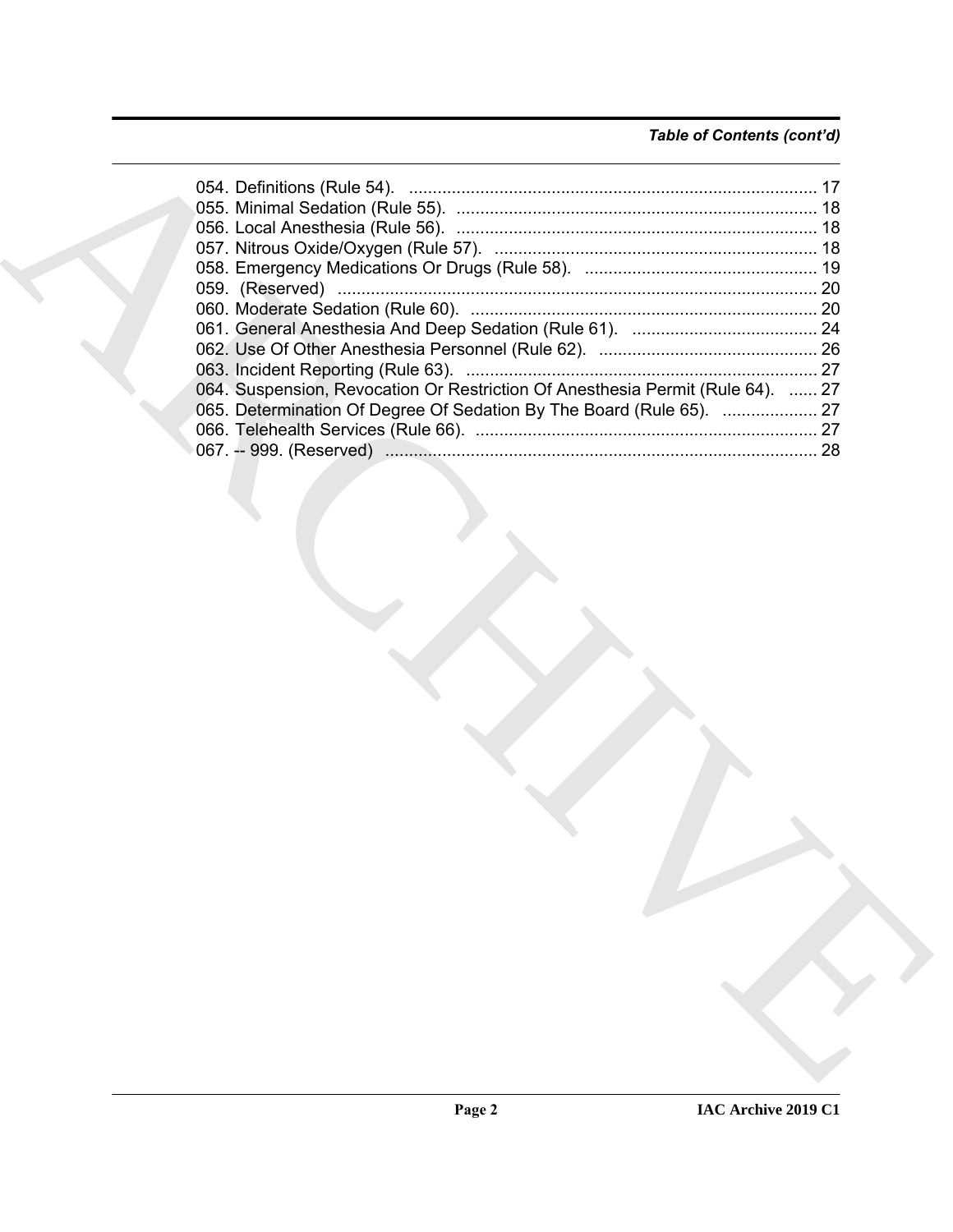#### **IDAPA 19 TITLE 01 CHAPTER 01**

## **IDAPA 19 – IDAHO STATE BOARD OF DENTISTRY**

### **19.01.01 – RULES OF THE IDAHO STATE BOARD OF DENTISTRY**

#### <span id="page-2-11"></span><span id="page-2-2"></span><span id="page-2-1"></span>**000. LEGAL AUTHORITY (RULE 0).** This Chapter is adopted under the legal authority of Chapter 9, Title 54, Idaho Code. (7-1-93)

#### <span id="page-2-14"></span><span id="page-2-3"></span>**001. TITLE AND SCOPE (RULE 1).**

#### These rules shall be cited as IDAPA 19.01.01, "Rules of the Idaho State Board of Dentistry." These rules constitute the minimum requirements for licensure and regulation of dentists and dental hygienists. (7-1-93)

#### <span id="page-2-15"></span><span id="page-2-4"></span>**002. WRITTEN INTERPRETATIONS (RULE 2).**

## There are no written interpretations to these rules. (7-1-93)

### <span id="page-2-10"></span><span id="page-2-5"></span>**003. ADMINISTRATIVE APPEALS (RULE 3).**

All contested cases shall be governed by the provisions of IDAPA 04.11.01, "Idaho Rules of Administrative Procedure of the Attorney General," and the Idaho Administrative Procedure Act, Chapter 52, Title 67, Idaho Code.  $(3-15-02)$ 

#### <span id="page-2-6"></span>**004. INCORPORATION BY REFERENCE (RULE 4).**

#### Pursuant to Section 67-5229, Idaho Code, this chapter incorporates by reference the following documents: (7-1-93)

**01. Professional Standards**. (3-29-12)

**a.** American Association of Oral and Maxillofacial Surgeons, Office Anesthesia Evaluation Manual, 8th Edition, 2012. (3-20-14)

**b.** Centers for Disease Control and Prevention, DHHS, Guidelines for Infection Control in Dental Health-Care Settings, 2003. (4-6-05)

American Dental Association, Principles of Ethics, Code of Professional Conduct and Advisory 'ode), January 2009. (4-7-11) Opinions (ADA Code), January 2009.

**d.** American Dental Hygienists' Association, Code of Ethics for Dental Hygienists (ADHA Code), [4-7-11] June 2009.  $(4-7-11)$ 

**e.** American Dental Hygienists' Association, Standards for Clinical Dental Hygiene Practice, March  $10, 2008.$  (4-7-11)

**02.** Availability. These documents are available for public review at the Idaho State Board of Dentistry, h 9th Street, Suite M-100, Boise, Idaho 83720. 350 North 9th Street, Suite M-100, Boise, Idaho 83720.

#### <span id="page-2-12"></span><span id="page-2-7"></span>**005. OFFICE INFORMATION (RULE 5).**

<span id="page-2-0"></span>**CHAPTER 01**<br> **EDGAR ATTE BOARD OF DENTISTRY**<br> **EDGAR ATTE BOARD OF DENTISTRY**<br> **ESSAL AUTHORITY (RULLE OF THE IDANO STATE BOARD OF DENTISTRY**<br> **ARCHIVE SCRIPTION INCLUS OF THE IDANO STATE BOARD OF DENTISTRY**<br> **THE CONFIG** The Board of Dentistry office is located at 350 North 9th Street, Suite M-100, Boise, Idaho. The mailing address is P.O. Box 83720, Boise, Idaho 83720-0021. The telephone number of the Board is (208) 334-2369, the fax number is  $(208)$  334-3247.

### <span id="page-2-13"></span><span id="page-2-8"></span>**006. PUBLIC RECORDS ACT COMPLIANCE (RULE 6).**

Board of Dentistry records are subject to the provisions of the Idaho Public Records Act, Title 74, Chapter 1, Idaho Code. (3-15-02)

<span id="page-2-9"></span>**007. -- 009. (RESERVED)**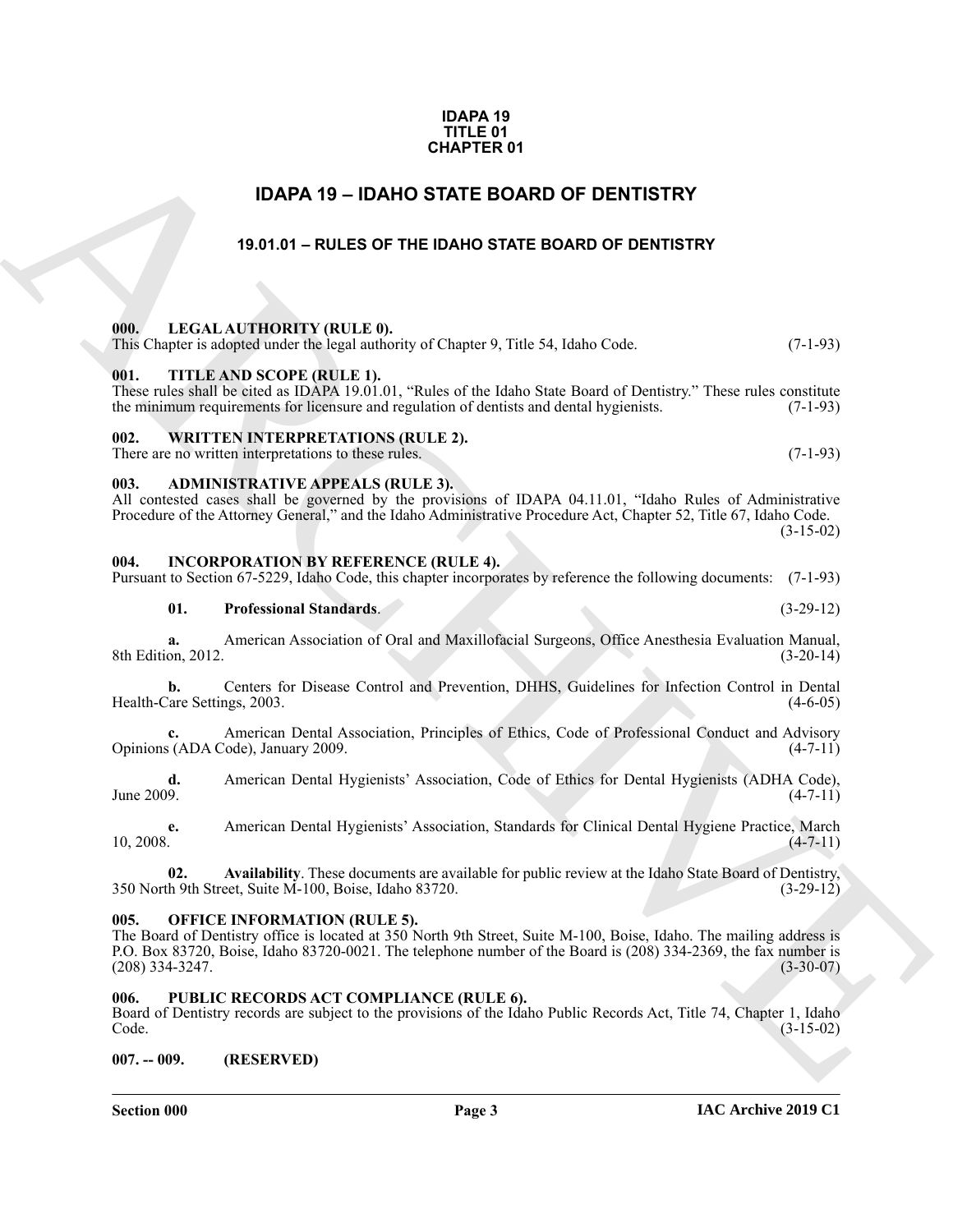#### <span id="page-3-5"></span><span id="page-3-0"></span>**010. EXAMINATIONS (RULE 10).**

#### <span id="page-3-12"></span><span id="page-3-11"></span><span id="page-3-10"></span><span id="page-3-9"></span><span id="page-3-8"></span><span id="page-3-7"></span><span id="page-3-6"></span><span id="page-3-4"></span><span id="page-3-3"></span><span id="page-3-2"></span><span id="page-3-1"></span>**011. APPLICATIONS (RULE 11).**

|      | <b>State Board of Dentistry</b>                                                                                                                                                                                                                                                                                                                        | <b>Rules of the Idaho State Board of Dentistry</b> |
|------|--------------------------------------------------------------------------------------------------------------------------------------------------------------------------------------------------------------------------------------------------------------------------------------------------------------------------------------------------------|----------------------------------------------------|
| 010. | <b>EXAMINATIONS (RULE 10).</b><br>Examinations may be completed solely by the Board or, at its discretion, the Board may participate in and accept an<br>examining agent. Clinical examination results will be valid for Idaho licensure by examination for a period of five (5)<br>years from the date of successful completion of the examination.   | $(3-28-18)$                                        |
| 011. | <b>APPLICATIONS (RULE 11).</b><br>Applications for license to practice dentistry or dental hygiene must be filed in the office of the Board of Dentistry,<br>Boise, Idaho. The application must be accompanied by an unmounted photograph, bust only, taken within the year<br>preceding the date of examination, and attested before a notary public. | $(3-18-99)$                                        |
| 012. | LICENSE AND APPLICATION FEES (RULE 12).<br>The license fees and application fees shall be as follows:                                                                                                                                                                                                                                                  | $(3-30-07)$                                        |
| 01.  | <b>Application Fees for Dentists:</b>                                                                                                                                                                                                                                                                                                                  | $(7-1-91)$                                         |
| a.   | General:                                                                                                                                                                                                                                                                                                                                               | $(3-18-99)$                                        |
| i.   | By examination -- three hundred dollars (\$300).                                                                                                                                                                                                                                                                                                       | $(3-26-08)$                                        |
| ii.  | By credentials -- three hundred dollars (\$300).                                                                                                                                                                                                                                                                                                       | $(3-20-14)$                                        |
| b.   | Specialty:                                                                                                                                                                                                                                                                                                                                             | $(7-1-91)$                                         |
| i.   | By examination -- three hundred dollars (\$300).                                                                                                                                                                                                                                                                                                       | $(3-26-08)$                                        |
| ii.  | By credentials -- three hundred dollars (\$300).                                                                                                                                                                                                                                                                                                       | $(3-20-14)$                                        |
| 02.  | <b>Application Fees for Dental Hygienists:</b>                                                                                                                                                                                                                                                                                                         | $(7-1-91)$                                         |
| a.   | By examination -- one hundred fifty dollars (\$150).                                                                                                                                                                                                                                                                                                   | $(3-26-08)$                                        |
| b.   | By credentials -- one hundred fifty dollars (\$150).                                                                                                                                                                                                                                                                                                   | $(3-26-08)$                                        |
| 03.  | <b>Biennial License Fees for Dentists:</b>                                                                                                                                                                                                                                                                                                             | $(3-30-07)$                                        |
| a.   | Active -- three hundred seventy-five dollars (\$375).                                                                                                                                                                                                                                                                                                  | $(3-26-08)$                                        |
| b.   | Inactive -- one hundred sixty dollars (\$160).                                                                                                                                                                                                                                                                                                         | $(3-26-08)$                                        |
| c.   | Specialty -- three hundred seventy-five dollars (\$375).                                                                                                                                                                                                                                                                                               | $(3-26-08)$                                        |
| 04.  | <b>Biennial License Fees for Dental Hygienists:</b>                                                                                                                                                                                                                                                                                                    | $(3-30-07)$                                        |
| a.   | Active -- one hundred seventy-five dollars (\$175).                                                                                                                                                                                                                                                                                                    | $(3-26-08)$                                        |
| b.   | Inactive -- eighty-five dollars (\$85).                                                                                                                                                                                                                                                                                                                | $(3-26-08)$                                        |
| 05.  | <b>Application Fees for General Anesthesia and Moderate Sedation Permits:</b>                                                                                                                                                                                                                                                                          | $(4 - 7 - 11)$                                     |
| a.   | Initial Application -- three hundred dollars (\$300).                                                                                                                                                                                                                                                                                                  | $(4-2-03)$                                         |
| b.   | Renewal Application -- three hundred dollars (\$300).                                                                                                                                                                                                                                                                                                  | $(4-2-03)$                                         |
| c.   | Reinstatement Application -- three hundred dollars (\$300).                                                                                                                                                                                                                                                                                            | $(4-2-03)$                                         |
| 013. | FEES -- GENERAL (RULE 13).                                                                                                                                                                                                                                                                                                                             |                                                    |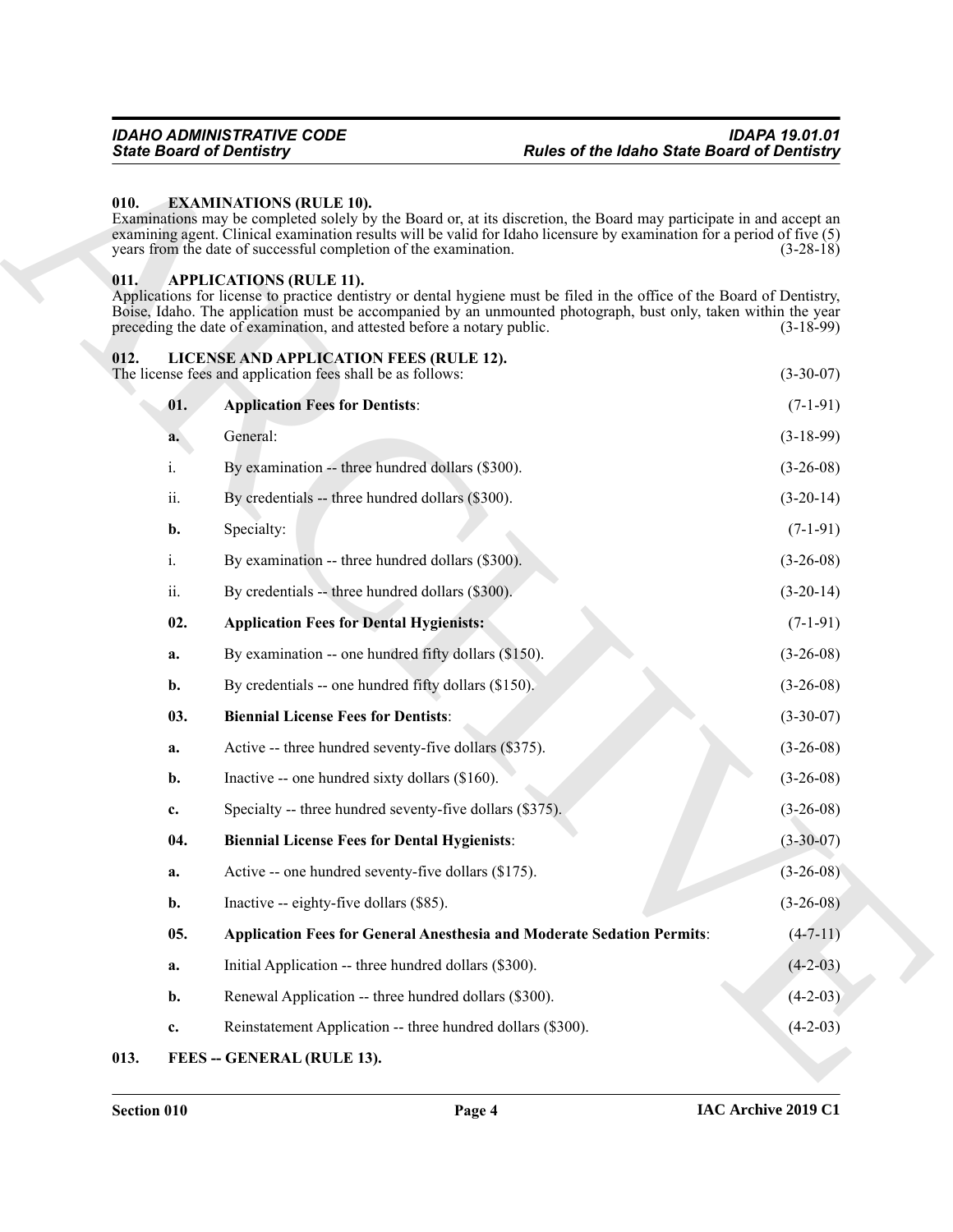A license shall not be issued or renewed unless the fee is paid. Application fees are not refunded. License fees shall be prorated from date of licensure to the next successive license renewal date.

### <span id="page-4-13"></span><span id="page-4-0"></span>**014. EXAMINATION FOR GENERAL DENTAL LICENSES (RULE 14).**

Sink Book of Demokratic transmission of Research Marchives Research Marchives Research of Book of Research Marchives Research (Applies Research Marchives Research Marchives Research (Applies Research Marchives Research Ma Pursuant to Section 54-918, Idaho Code, the Board shall conduct both written and clinical examinations of such duration and character and upon such subjects in dentistry as the Board shall determine to thoroughly test the fitness and ability of the applicant to practice dentistry in the state of Idaho. The Board may accept as meeting this requirement successful completion of an examination administered by the Board or its agent, and completion of supplementary examinations as the Board deems necessary to determine the competency of the applicant for licensure. Any exam conducted by the Board may include: (7-1-93)

<span id="page-4-15"></span>**01. Written Examination**. Evidence of passing the National Board examination may be required of all candidates applying for a license to practice dentistry. Any other written examination will be specified by the Board. (7-1-93)

<span id="page-4-14"></span>**02.** Clinical Examination. All applicants for license to practice general dentistry shall be required to pard-approved clinical examination. (3-28-18) pass a Board-approved clinical examination.

#### <span id="page-4-10"></span><span id="page-4-1"></span>**015. EXAMINATION FOR DENTAL HYGIENE LICENSES (RULE 15).**

Pursuant to Section 54-918, Idaho Code, the Board shall conduct both written and clinical examinations, which shall be of such duration and character and upon such subjects in dental hygiene as the Board shall determine to thoroughly test the fitness and ability of the applicants to practice dental hygiene in the state of Idaho. The Board may accept as meeting this requirement successful completion of an examination administered by the Board or its agent, and completion of supplementary examinations as the Board deems necessary to determine the competency of the applicant for licensure. Any examination conducted by the Board may include: (7-1-93)

<span id="page-4-12"></span>**01. Written Examination**. Evidence of passing the National Board examination may be required of all candidates applying for a dental hygiene license. Any other written examination will be specified by the Board.

(7-1-93)

<span id="page-4-11"></span>**02. Clinical Examination**. All applicants for license to practice dental hygiene shall be required to pass a Board-approved clinical dental hygiene examination and a clinical local anesthesia examination. (3-29-17)

#### <span id="page-4-18"></span><span id="page-4-2"></span>**016. REQUIREMENTS FOR DENTAL LICENSURE (RULE 16).**

Applicants for licensure to practice dentistry must furnish proof of graduation from a school of dentistry accredited by the Commission on Dental Accreditation of the American Dental Association at the time of graduation. (3-20-14)

#### <span id="page-4-17"></span><span id="page-4-3"></span>**017. REQUIREMENTS FOR DENTAL HYGIENE LICENSURE (RULE 17).**

Applicants for licensure to practice dental hygiene must furnish proof of graduation from a school of dental hygiene accredited by the Commission on Dental Accreditation of the American Dental Association at the time of applicant's graduation.  $(3-20-14)$ 

#### <span id="page-4-16"></span><span id="page-4-4"></span>**018. REQUIREMENT FOR CPR (RULE 18).**

Applicants for initial licensure as a dentist, dental specialist, or dental hygienist shall provide written verification of current cardiopulmonary resuscitation (CPR) certification as a requirement for licensure. All practicing dentists, dental specialists, or dental hygienists must maintain current CPR certification. (3-29-17) dental specialists, or dental hygienists must maintain current CPR certification.

#### <span id="page-4-5"></span>**019. (RESERVED)**

### <span id="page-4-7"></span><span id="page-4-6"></span>**020. DENTAL HYGIENE LICENSURE BY CREDENTIALS (RULE 20).**

Applications for dental hygiene licensure by credentials must be filed with the Board along with the following:

(3-18-99)

**01.** Graduation. Proof of graduation from a school of dental hygiene accredited by the Commission on ccreditation of the American Dental Association at the time of applicant's graduation. (7-1-92) Dental Accreditation of the American Dental Association at the time of applicant's graduation.

<span id="page-4-9"></span><span id="page-4-8"></span>**02.** National Board Examination. Evidence of successful completion of the National Board of Dental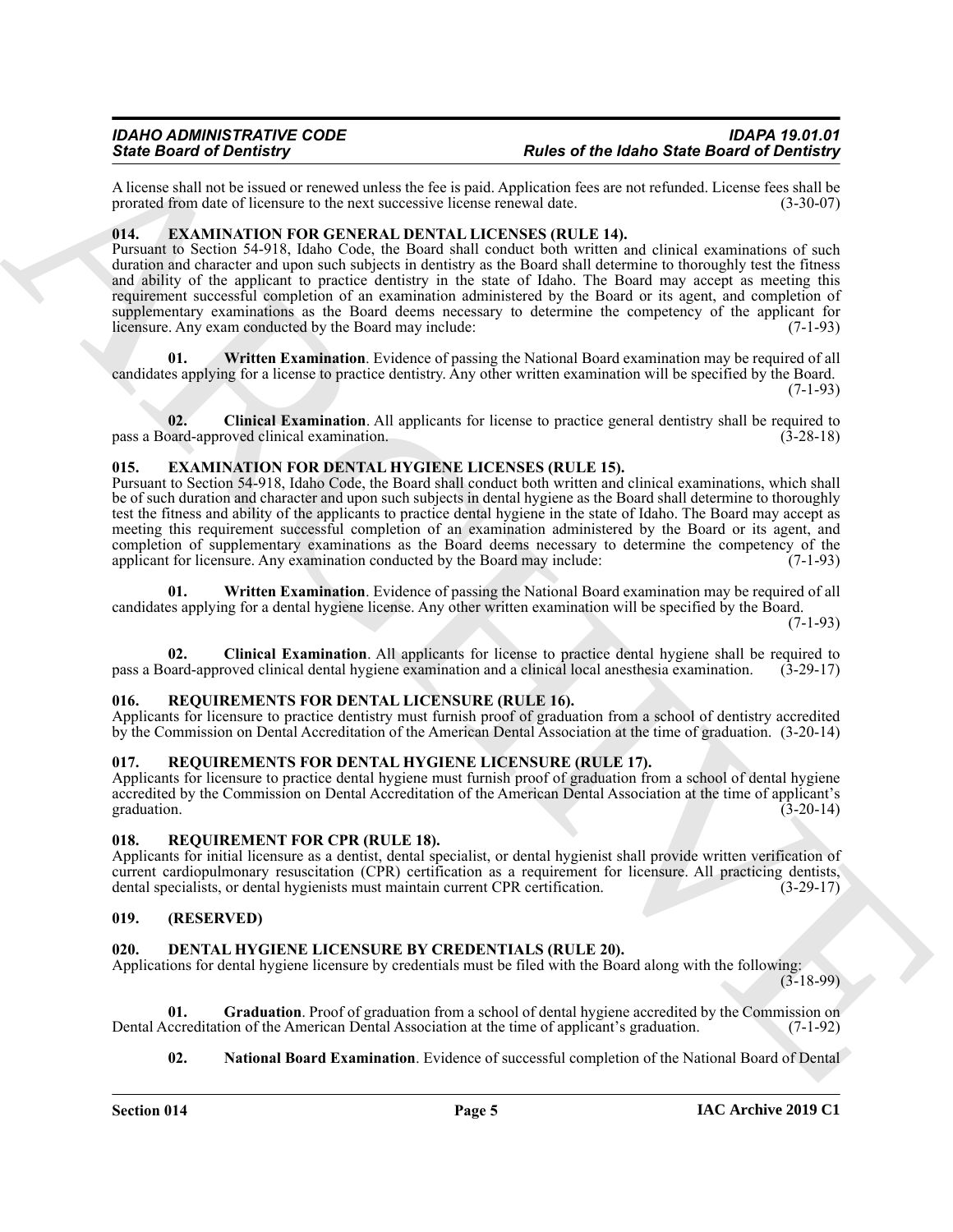# *IDAHO ADMINISTRATIVE CODE IDAPA 19.01.01*

# *State Board of Dentistry Rules of the Idaho State Board of Dentistry*

Hygiene. Any other written examinations will be specified by the Board. (3-18-99)

<span id="page-5-8"></span><span id="page-5-7"></span><span id="page-5-5"></span>**03. Cardiopulmonary Resuscitation**. Evidence of current CPR certification. (7-1-92)

**04. Local Anesthesia**. Applicants who are currently licensed in another jurisdiction to practice local anesthesia must submit evidence of satisfactory completion of a Board-approved examination. (3-20-14)

**05. Provisional License**. Applicants who meet all the requirements to be licensed by credentials, but who have not completed a Board-approved local anesthesia examination, may be provisionally licensed to practice without local anesthesia for a period of not more than one (1) year. Within that year, the applicant must pass a local anesthesia examination approved by the Board. (3-18-99)

<span id="page-5-6"></span>**06. Interview**. At the Board's discretion, applicants may be required to appear for a personal interview conducted by the Board. (3-18-99)

<span id="page-5-0"></span>**021. -- 024. (RESERVED)**

#### <span id="page-5-11"></span><span id="page-5-1"></span>**025. PROVISIONAL LICENSURE (RULE 25).**

This type of license may be granted at the Board's discretion to applicants who meet the following requirements: (3-18-99)

<span id="page-5-12"></span>**01.** Active Practice. Active practice within the previous two (2) years. (7-1-93)

<span id="page-5-14"></span>**02.** Current Licensure. Current licensure in good standing in another state.  $(7-1-93)$ 

<span id="page-5-15"></span><span id="page-5-10"></span>**03. Evidence**. Evidence that the applicant has not failed an exam given by the Board or its agent. (3-18-99)

**04. Provisional License**. The provisional license shall be valid for the period of time specified on the provisional license which shall not exceed one (1) year from the date of issuance. (4-2-03)

<span id="page-5-16"></span><span id="page-5-13"></span>**05. Additional**. Any additional requirements as specified by the Board. (3-18-99)

### <span id="page-5-2"></span>**026. -- 027. (RESERVED)**

### <span id="page-5-3"></span>**028. VOLUNTEER DENTAL HYGIENE SERVICES (RULE 28).**

A person holding an unrestricted active status dental hygienist's license issued by the Board may provide dental hygiene services in an extended access oral health care setting without being issued an extended access dental hygiene license endorsement under the following circumstances: (3-28-18)

<span id="page-5-18"></span><span id="page-5-17"></span>**01. Extended Access Oral Health Care Setting**. The dental hygiene services must be performed in an extended access oral health care setting under the supervision of a dentist who has issued written orders to the dental hygienist; (3-28-18)

Since Board of Development Contention<br>
House of the blanks of the field of Since Board of Development<br>
House, the Caroline means the specified by the blank of the field of the Caroline<br>
16. Caroline means the specified by **02. Dental Hygiene Services Performed**. The dental hygiene services performed shall be limited to oral health screening and patient assessment, preventive and oral health education, preparation and review of health history, non-surgical periodontal treatment, oral prophylaxis, the application of caries preventive agents including fluoride, the application of pit and fissure sealants with recommendation that the patient will be examined by a dentist; (3-20-14) dentist; (3-20-14)

<span id="page-5-20"></span>**03. Volunteers**. The dental hygienist must perform the dental hygiene services on a volunteer basis and shall not accept any form of remuneration for providing the services; and  $(3-30-07)$ 

<span id="page-5-19"></span>**04.** Volunteer Time Limit. The dental hygienist may not provide dental hygiene services under this 1 for more than five (5) days within any calendar month. provision for more than five  $(5)$  days within any calendar month.

### <span id="page-5-9"></span><span id="page-5-4"></span>**029. DENTAL HYGIENISTS - LICENSE ENDORSEMENTS (RULE 29).**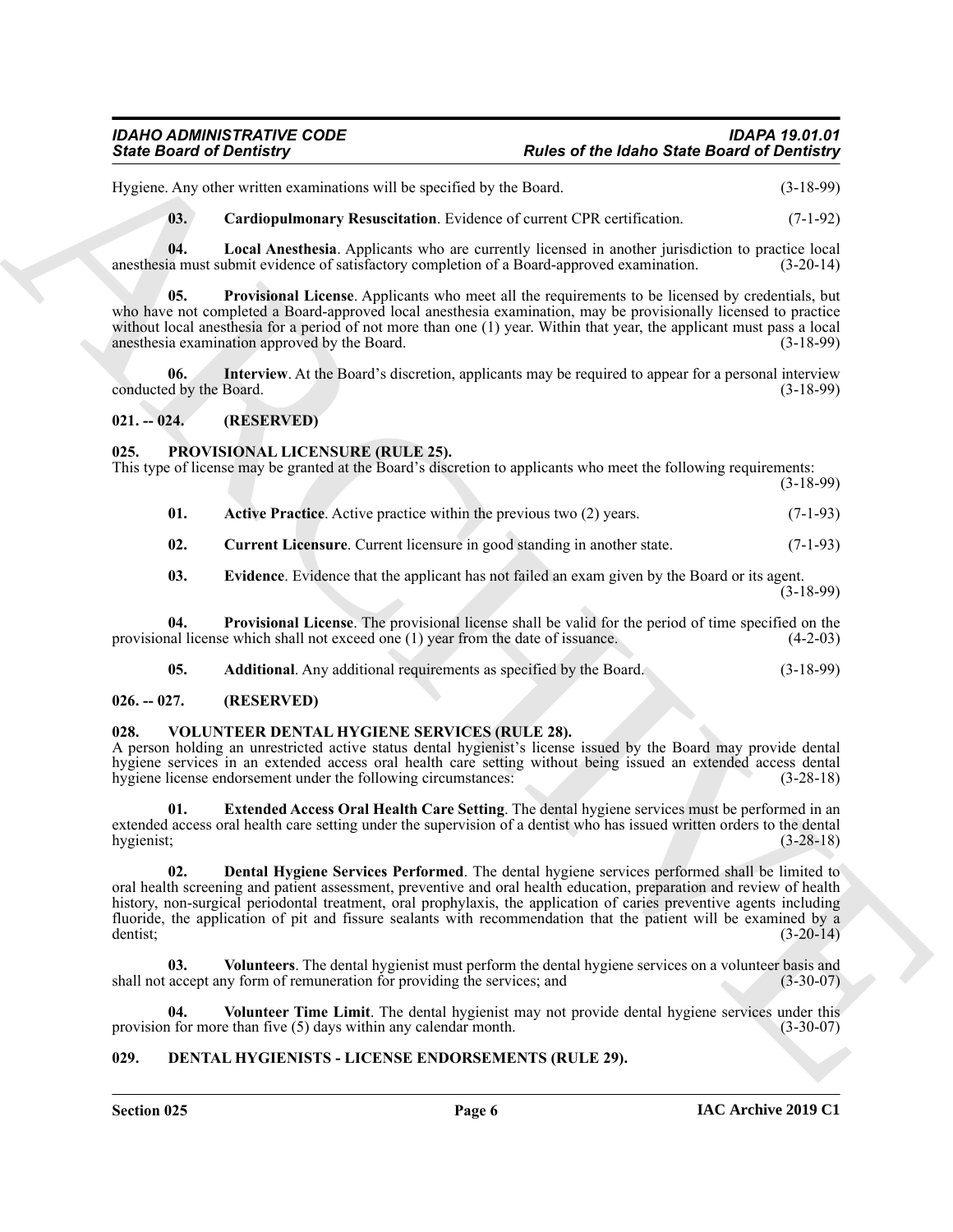Subject to the provisions of the Dental Practice Act, Chapter 9, Title 54, Idaho Code, and these rules, the Board may grant license endorsements to qualified dental hygienists as follows: (4-6-05) grant license endorsements to qualified dental hygienists as follows:

<span id="page-6-1"></span>**01. Extended Access Dental Hygiene Endorsement**. Upon application, the Board may grant an extended access dental hygiene endorsement to a person holding an unrestricted active status dental hygienist's license issued by the Board who provides satisfactory proof that all of the following requirements are met: (3-20-14)

**a.** The person has been licensed as a dental hygienist during the two (2) year period immediately prior to the date of application for an extended access dental hygiene endorsement; (4-6-05)

**b.** For a minimum of one thousand (1000) total hours within the previous two (2) years, the person has either been employed as a dental hygienist in supervised clinical practice or has been engaged as a clinical practice educator in an approved dental hygiene school;

**c.** The person has not been disciplined by the Board or another licensing authority upon grounds that bear a demonstrable relationship to the ability of the dental hygienist to safely and competently practice under general supervision in an extended access oral health care setting; and (3-28-18) supervision in an extended access oral health care setting; and

<span id="page-6-2"></span>**d.** Any person holding an unrestricted active status dental hygienist's license issued by the Board who is employed as a dental hygienist in an extended access oral health care setting in this state shall be granted an extended access dental hygiene endorsement without being required to satisfy the experience requirements specified<br>in this rule. (3-28-18) in this rule.  $(3-28-18)$ 

Since Board of Demistry. The tractional fluoristic procedure and the state Board of Demistry.<br>
Some local of Demistry and Product procedure and the state of the state of the state Board of Demistry<br>
generalized and the st **02. Extended Access Dental Hygiene Restorative Endorsement**. Notwithstanding any other provision of these rules, a qualified dental hygienist holding an extended access dental hygiene restorative endorsement may perform specified restorative functions under the direct supervision of a dentist in an extended access oral health care setting. Permissible restorative functions under this endorsement shall be limited to the placement of a restoration into a tooth prepared by a dentist and the carving, contouring and adjustment of the contacts and occlusion of the restoration. Upon application, the Board may grant an extended access dental hygiene restorative endorsement to a person holding an unrestricted active status dental hygienist's license issued by the Board who provides satisfactory proof that the following requirements are met:  $(3-28-18)$ Board who provides satisfactory proof that the following requirements are met:

**a.** The person has successfully completed the Western Regional Examining Board's restorative examination or an equivalent restorative examination approved by the Board; or (3-30-07)

**b.** The person holds an equivalent restorative permit in another state as of the date of endorsement application which required successful completion of the Western Regional Examining Board's restorative examination or an equivalent restorative examination approved by the Board for its issuance; and (3-30-07)

**c.** The person has not been disciplined by the Board or another licensing authority upon grounds that bear a demonstrable relationship to the ability of the dental hygienist to safely and competently practice under in an extended access oral health care setting. (3-28-18)

<span id="page-6-3"></span>**03. Renewal**. Upon payment of the appropriate license fee and completion of required continuing education credits specified for a dental hygiene license endorsement, a person meeting all other requirements for renewal of a license to practice dental hygiene shall also be entitled to renewal of a dental hygiene license endorsement for the effective period of the license. An endorsement shall immediately expire and be cancelled at such time as a person no longer holds an unrestricted active status dental hygienist's license issued by the Board or upon a person's failure to complete the required continuing education credits. (3-30-07)

### <span id="page-6-4"></span><span id="page-6-0"></span>**030. DENTAL HYGIENISTS - PRACTICE (RULE 30).**

Subject to the provisions of the Dental Practice Act, Chapter 9, Title 54, Idaho Code, dental hygienists are hereby authorized to perform the activities specified below: (4-6-05)

<span id="page-6-5"></span>**01.** General Supervision. A dental hygienist may perform specified duties under general supervision as follows: as follows:  $(4-6-05)$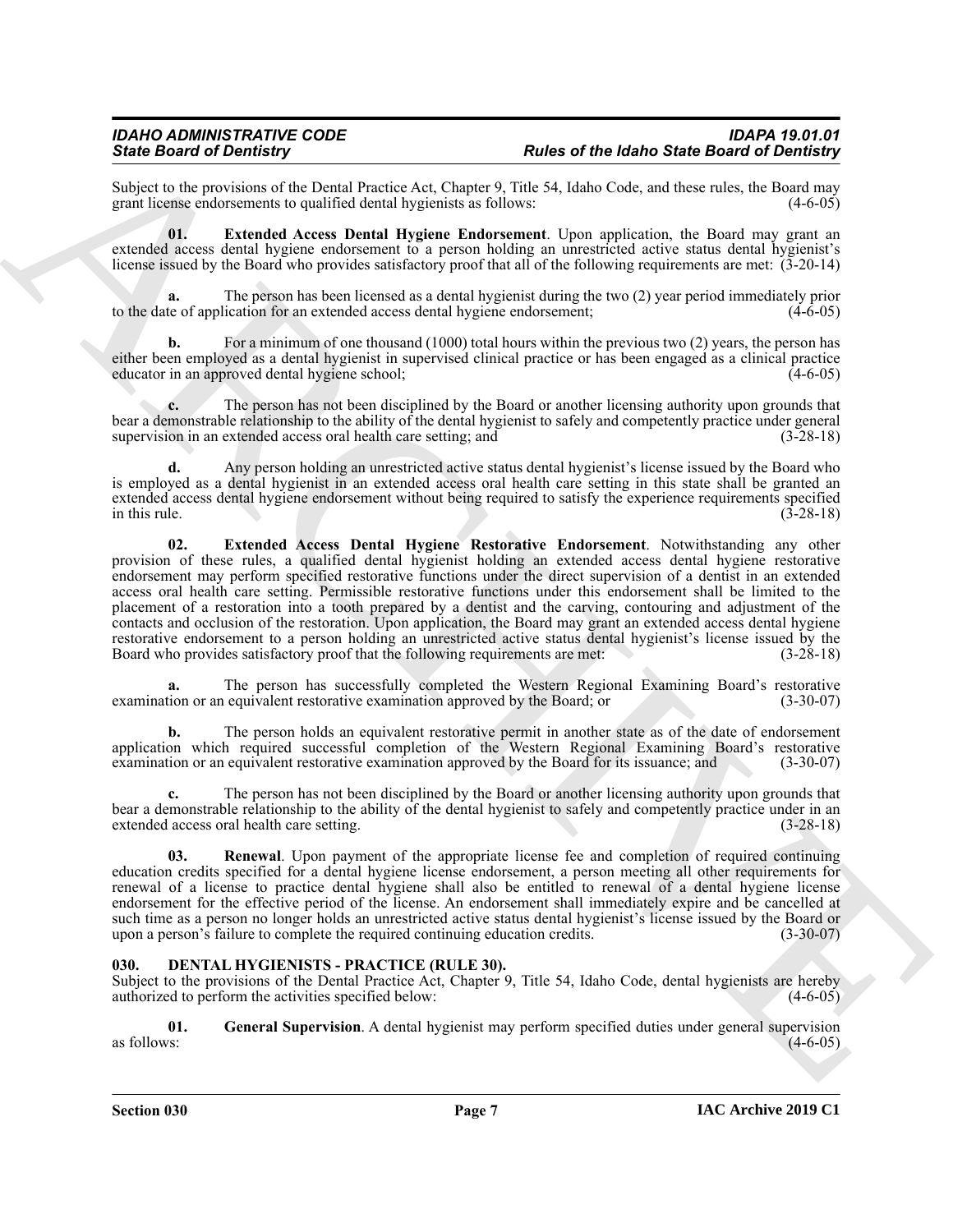<span id="page-7-4"></span><span id="page-7-3"></span><span id="page-7-2"></span><span id="page-7-1"></span><span id="page-7-0"></span>

| <b>State Board of Dentistry</b> |                                                                                                                                                                                                                               | <b>Rules of the Idaho State Board of Dentistry</b> |                |
|---------------------------------|-------------------------------------------------------------------------------------------------------------------------------------------------------------------------------------------------------------------------------|----------------------------------------------------|----------------|
| subgingival calculus);          | Oral prophylaxis (removal of stains and plaque biofilm and if present, supragingival and/or                                                                                                                                   |                                                    | $(3-20-14)$    |
| b.                              | Medical history assessments and intra-oral and extra-oral assessments (including charting of the<br>oral cavity and surrounding structures, taking case histories and periodontal assessment);                                |                                                    | $(4-11-06)$    |
| c.                              | Developing patient care plans for prophylaxis, non-surgical periodontal therapy and supportive and<br>evaluative care in accordance with the treatment parameters set by supervising dentist;                                 |                                                    | $(4-11-06)$    |
| d.                              | Root planing;                                                                                                                                                                                                                 |                                                    | $(4-11-06)$    |
| e.                              | Non-surgical periodontal therapy;                                                                                                                                                                                             |                                                    | $(4-11-06)$    |
| f.                              | Closed subgingival curettage;                                                                                                                                                                                                 |                                                    | $(4-11-06)$    |
| g.                              | Administration of local anesthesia;                                                                                                                                                                                           |                                                    | $(4-6-05)$     |
| h.<br>prohibited);              | Removal of marginal overhangs (use of high speed handpieces or surgical instruments is                                                                                                                                        |                                                    | $(4-6-05)$     |
| i.                              | Application of topical antibiotics or antimicrobials (used in non-surgical periodontal therapy);                                                                                                                              |                                                    | $(4-6-05)$     |
| j.                              | Provide patient education and instruction in oral health education and preventive techniques;                                                                                                                                 |                                                    | $(3-20-14)$    |
| k.                              | Placement of antibiotic treated materials pursuant to dentist authorization;                                                                                                                                                  |                                                    | $(3-29-17)$    |
| $\mathbf{l}$ .                  | Administration and monitoring of nitrous oxide/oxygen; and                                                                                                                                                                    |                                                    | $(3-29-17)$    |
| m.                              | All duties which may be performed by a dental assistant.                                                                                                                                                                      |                                                    | $(3-20-14)$    |
| 02.<br>as follows:              | Indirect Supervision. A dental hygienist may perform specified duties under indirect supervision                                                                                                                              |                                                    | $(4-6-05)$     |
| a.                              | All dental hygienist duties specified under general supervision; and                                                                                                                                                          |                                                    | $(4-6-05)$     |
| b.                              | Such other duties as approved by the Board.                                                                                                                                                                                   |                                                    | $(4-11-06)$    |
| 03.<br>follows:                 | Direct Supervision. A dental hygienist may perform specified duties under direct supervision as                                                                                                                               |                                                    | $(4-6-05)$     |
| a.                              | Use of a laser restricted to gingival curettage and bleaching;                                                                                                                                                                |                                                    | $(4 - 6 - 05)$ |
| b.                              | All dental hygienist duties specified under general and indirect supervision; and                                                                                                                                             |                                                    | $(4-6-05)$     |
| c.                              | Such other duties as approved by the Board.                                                                                                                                                                                   |                                                    | $(4-11-06)$    |
| 031.                            | DENTAL HYGIENISTS - PROHIBITED PRACTICE (RULE 31).<br>Subject to the provisions of the Dental Practice Act, Chapter 9, Title 54, Idaho Code, and these rules, a dental<br>hygienist may not perform certain specified duties. |                                                    | $(4-6-05)$     |
| 01.                             | <b>Prohibited Duties.</b> A dental hygienist is prohibited from performing the duties specified below:                                                                                                                        |                                                    | $(4-6-05)$     |
|                                 | Definitive diagnosis and dental treatment planning;                                                                                                                                                                           |                                                    | $(4-6-05)$     |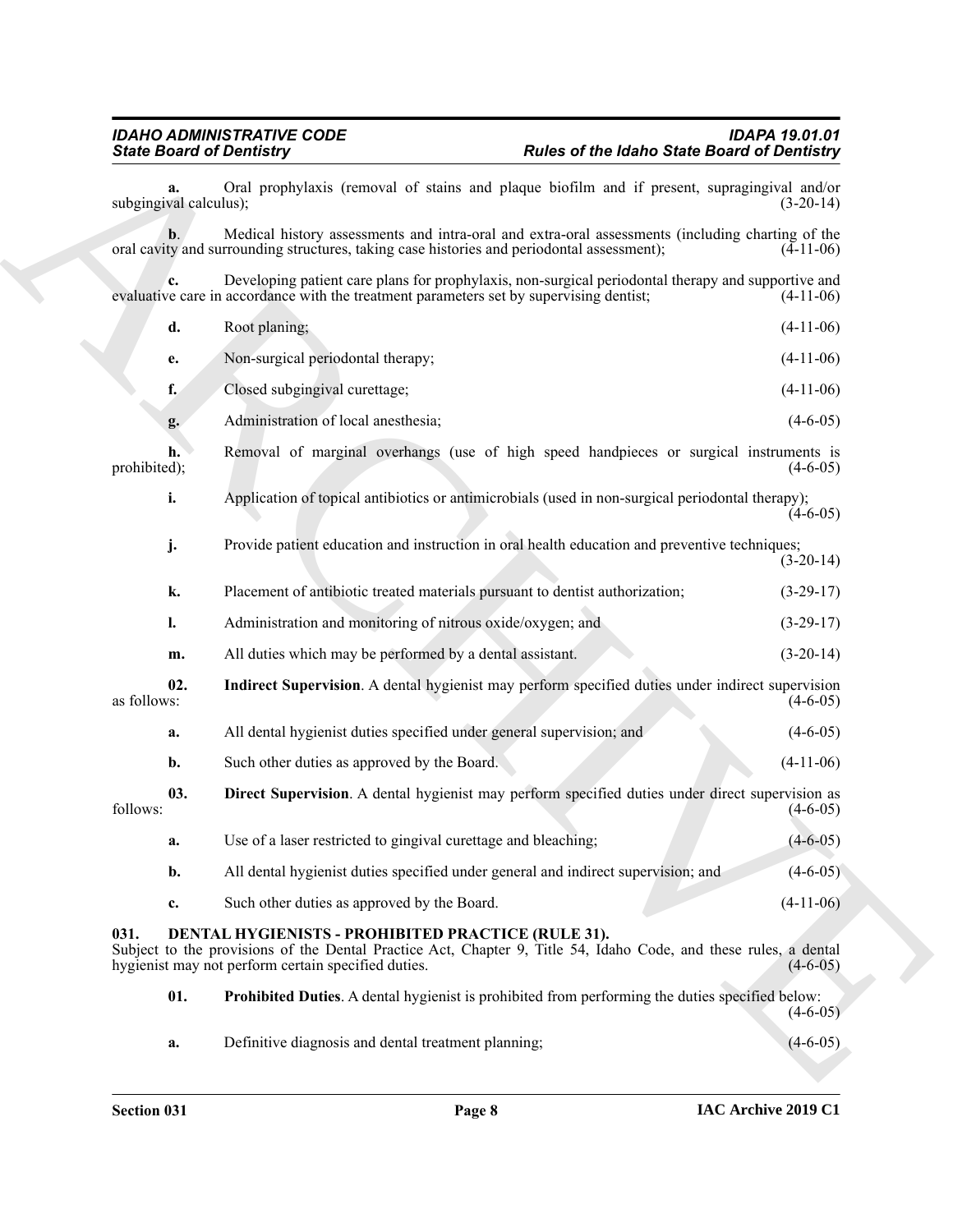## <span id="page-8-3"></span><span id="page-8-2"></span>*IDAHO ADMINISTRATIVE CODE IDAPA 19.01.01 State Board of Dentistry Rules of the Idaho State Board of Dentistry*

<span id="page-8-1"></span><span id="page-8-0"></span>

| <b>State Board of Dentistry</b> |                                                                      | Rules of the Idaho State Board of Dentistry                                                                                                                                                         |                      |
|---------------------------------|----------------------------------------------------------------------|-----------------------------------------------------------------------------------------------------------------------------------------------------------------------------------------------------|----------------------|
| b.                              |                                                                      | The operative preparation of teeth for the placement of restorative materials;                                                                                                                      | $(4-6-05)$           |
| c.                              | extended access restorative license endorsement;                     | The intraoral placement or carving of restorative materials unless authorized by issuance of an                                                                                                     | $(3-20-14)$          |
| d.                              |                                                                      | Administration of any general anesthesia, minimal sedation, or moderate sedation;                                                                                                                   | $(4-7-11)$           |
| e.                              | Final placement of any fixed or removable appliances;                |                                                                                                                                                                                                     | $(4-6-05)$           |
| f.                              | Final removal of any fixed appliance;                                |                                                                                                                                                                                                     | $(4-6-05)$           |
| g.                              |                                                                      | Cutting procedures utilized in the preparation of the coronal or root portion of the tooth;                                                                                                         | $(4-6-05)$           |
| h.                              | Cutting procedures involving the supportive structures of the tooth; |                                                                                                                                                                                                     | $(4-6-05)$           |
| i.                              | Placement of the final root canal filling;                           |                                                                                                                                                                                                     | $(4-6-05)$           |
| tissue;                         |                                                                      | Final impressions of any type, including digital, of any tissue-bearing area, whether hard or soft                                                                                                  | $(3-20-14)$          |
| k.                              |                                                                      | Occlusal equilibration procedures for any prosthetic restoration, whether fixed or removable; and                                                                                                   | $(3-20-14)$          |
| 1.                              | Final placement of prefabricated or cast restorations or crowns.     |                                                                                                                                                                                                     | $(3-20-14)$          |
| $032. - 034.$                   | (RESERVED)                                                           |                                                                                                                                                                                                     |                      |
| 035.                            | <b>DENTAL ASSISTANTS - PRACTICE (RULE 35).</b>                       |                                                                                                                                                                                                     |                      |
| 01.<br>follows:                 |                                                                      | Direct Supervision. A dental assistant may perform specified activities under direct supervision as                                                                                                 | $(4-6-05)$           |
| a.                              |                                                                      | Recording the oral cavity (existing restorations, missing and decayed teeth);                                                                                                                       | $(4-6-05)$           |
| b.<br>dental hygienist);        |                                                                      | Placement of topical anesthetic agents (prior to administration of a local anesthetic by a dentist or                                                                                               | $(4-6-05)$           |
|                                 |                                                                      | Removal of excess bonding material from temporary and permanent restorations and orthodontic<br>appliances (using hand instruments or contra-angle handpieces with disks or polishing wheels only); | $(4-6-05)$           |
| d.                              | Expose and process radiographs;                                      |                                                                                                                                                                                                     | $(4-6-05)$           |
|                                 | temporary appliances, temporary crowns or bridges;                   | Make impressions for preparation of diagnostic models, bleach trays, fabrication of night guards,                                                                                                   | $(3-20-14)$          |
| f.                              | Record diagnostic bite registration;                                 |                                                                                                                                                                                                     | $(4-6-05)$           |
| g.                              | Record bite registration for fabrication of restorations;            |                                                                                                                                                                                                     | $(4-6-05)$           |
| h.                              |                                                                      | Provide patient education and instruction in oral hygiene and preventive services;                                                                                                                  | $(4-6-05)$           |
| i.                              |                                                                      | Placement of cotton pellets and temporary restorative materials into endodontic access openings;                                                                                                    | $(4 - \bar{6} - 05)$ |
| j.                              | Placement and removal of arch wire;                                  |                                                                                                                                                                                                     | $(4-6-05)$           |
|                                 | Placement and removal of orthodontic separators;<br>k.               |                                                                                                                                                                                                     | $(4-6-05)$           |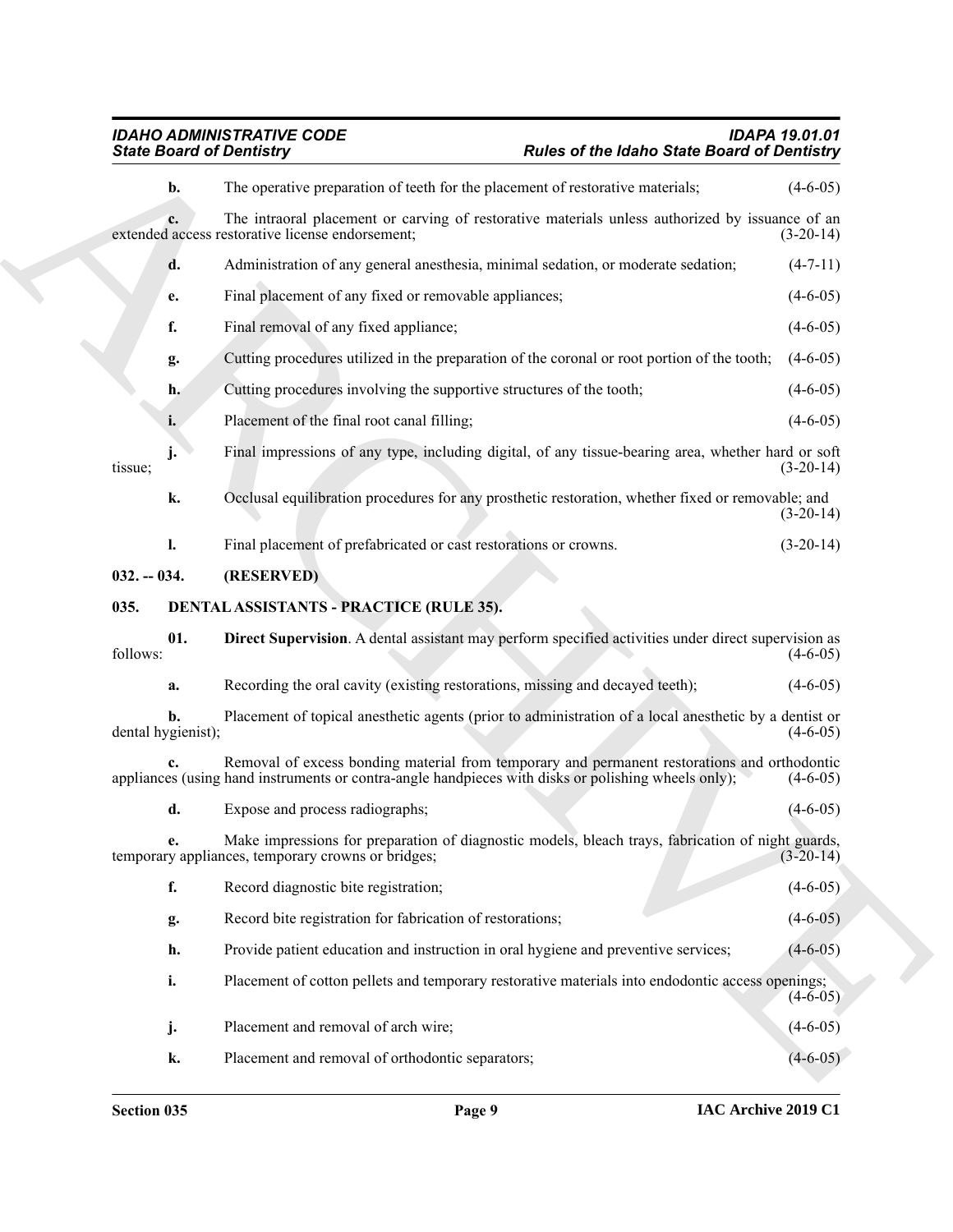<span id="page-9-0"></span>

| Placement and removal of ligature ties;<br>I.<br>Cutting arch wires;<br>m.                                                                                                                                                 | $(4-6-05)$  |
|----------------------------------------------------------------------------------------------------------------------------------------------------------------------------------------------------------------------------|-------------|
|                                                                                                                                                                                                                            |             |
|                                                                                                                                                                                                                            | $(4-6-05)$  |
| Removal of loose orthodontic brackets and bands to provide palliative treatment;<br>n.                                                                                                                                     | $(4-6-05)$  |
| Adjust arch wires;<br>0.                                                                                                                                                                                                   | $(4-6-05)$  |
| Etching of teeth prior to placement of restorative materials;<br>p.                                                                                                                                                        | $(4-6-05)$  |
| Etching of enamel prior to placement of orthodontic brackets or appliances by a Dentist;<br>q.                                                                                                                             | $(4-6-05)$  |
| Placement and removal of dental dam;<br>r.                                                                                                                                                                                 | $(3-28-18)$ |
| Placement and removal of matrices;<br>S.                                                                                                                                                                                   | $(4-6-05)$  |
| Placement and removal of periodontal pack;<br>t.                                                                                                                                                                           | $(4-6-05)$  |
| Removal of sutures;<br>u.                                                                                                                                                                                                  | $(4-6-05)$  |
| Application of cavity liners and bases;<br>V.                                                                                                                                                                              | $(4-6-05)$  |
| Placement and removal of gingival retraction cord; and<br>w.                                                                                                                                                               | $(3-20-14)$ |
| Application of topical fluoride agents.<br>x.                                                                                                                                                                              | $(3-20-14)$ |
| 02.<br>Prohibited Duties. Subject to other applicable provisions of these rules and of the Act, dental<br>assistants are hereby prohibited from performing any of the activities specified below:                          | $(7-1-93)$  |
| Definitive diagnosis and treatment planning.<br>a.                                                                                                                                                                         | $(4-6-05)$  |
| The intraoral placement or carving of permanent restorative materials.<br>b.                                                                                                                                               | $(3-20-14)$ |
| Any irreversible procedure using lasers.<br>c.                                                                                                                                                                             | $(3-20-14)$ |
| The administration of any general or local injectable anesthetic.<br>d.                                                                                                                                                    | $(3-20-14)$ |
| Any oral prophylaxis (removal of stains and plaque biofilm and if present, supragingival and/or<br>е.<br>subgingival calculus).                                                                                            | $(3-20-14)$ |
| f.<br>Use of an air polisher.                                                                                                                                                                                              | $(3-20-14)$ |
| Any intra-oral procedure using a high-speed handpiece, except to the extent authorized by a<br>g.<br>Certificate of Registration or certificate or diploma of course completion issued by an approved teaching entity.     | $(4-6-05)$  |
| The following expanded functions, unless authorized by a Certificate of Registration or certificate<br>h.<br>or diploma of course completion issued by an approved teaching entity and performed under direct supervision: | $(4-6-05)$  |
| i.<br>Fabrication and placement of temporary crowns;                                                                                                                                                                       | $(4-6-05)$  |
| ii.<br>Perform the mechanical polishing of restorations;                                                                                                                                                                   | $(7-1-93)$  |
| iii.<br>Initiating, regulating and monitoring the administration of nitrous oxide/oxygen to a patient;                                                                                                                     | $(4-7-11)$  |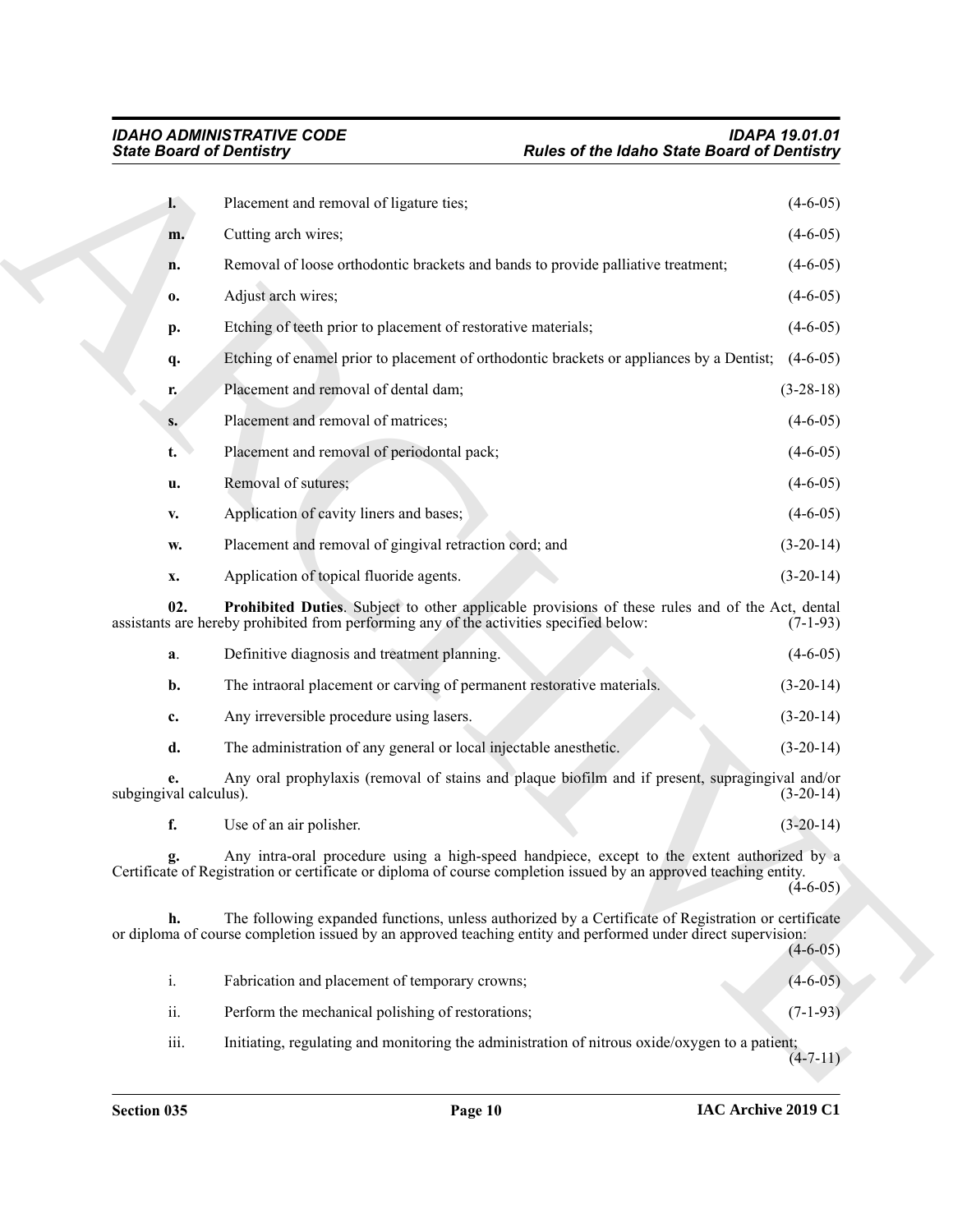iv. Application of pit and fissure sealants; (7-1-93)

v. Coronal polishing (removal of plaque biofilm and stains from the teeth using an abrasive agent with a rubber cup or brush). (3-20-14)

<span id="page-10-3"></span>vi. Use of a high-speed handpiece only for the removal of orthodontic cement or resin. (3-20-14)

**03. Expanded Functions Qualifications**. A dental assistant may be considered Board qualified in expanded functions, authorizing the assistant to perform any or all of the expanded functions described in Subsection 035.02.h. upon satisfactory completion of the following requirements: (3-29-17)

**a.** Completion of Board-approved training in each of the expanded functions with verification of completion of the training to be provided to the Board upon request by means of a Certificate of Registration or other certificate evidencing completion of approved training. The required training shall include adequate training in the fundamentals of dental assisting, which may be evidenced by:  $(4-6-05)$ 

i. Current certification by the Dental Assisting National Board; or (7-1-93)

ii. Successful completion of Board-approved curriculum in the fundamentals of dental assisting; or (3-29-12)

<span id="page-10-2"></span>iii. Successfully challenging the fundamentals course. (7-1-93)

**b.** Successful completion of a Board-approved competency examination in each of the expanded s. There are no challenges for expanded functions. (3-18-99) functions. There are no challenges for expanded functions.

<span id="page-10-4"></span>**04. Curriculum Approval**. Any school, college, institution, university or other teaching entity may apply to the Board to obtain approval of its course curriculum. Before approving such curriculum, the Board may require satisfactory evidence of the content of the instruction, hours of instruction, content of examinations or faculty credentials. (3-29-17) credentials. (3-29-17)

Finite Board of Dentricity<br>
Archives of the blanch Sinte Board of Dentricity<br>
Archives of the district Since Board of Dentricity<br>
Action Consults with an all the strategies because the distribution is a method of the stra **05. Other Credentials**. Assistants, who have completed courses or study programs in expanded functions that have not been previously approved by the Board, may submit evidence of the extent and nature of the training completed, and, if in the opinion of the Board the same is at least equivalent to other Board-approved curriculum, and demonstrates the applicant's fitness and ability to perform the expanded functions, the Board may consider the assistant qualified to perform any expanded function(s). (3-29-12)

### <span id="page-10-0"></span>**036. -- 039. (RESERVED)**

### <span id="page-10-6"></span><span id="page-10-1"></span>**040. UNPROFESSIONAL CONDUCT (RULE 40).**

A dentist or dental hygienist shall not engage in unprofessional conduct in the course of his practice. Unprofessional conduct by a person licensed under the provisions of Title 54, Chapter 9, Idaho Code, is defined as, but not limited to, one (1) of the following: (3-20-14) one  $(1)$  of the following:

<span id="page-10-8"></span>**01. Fraud**. Obtaining fees by fraud or misrepresentation, or over-treatment either directly or through an insurance carrier. (7-1-93)

<span id="page-10-9"></span>**02.** Unlicensed Practice. Employing directly or indirectly any suspended or unlicensed dentist or gienist to practice dentistry or dental hygiene as defined in Title 54, Chapter 9, Idaho Code. (7-1-93) dental hygienist to practice dentistry or dental hygiene as defined in Title 54, Chapter 9, Idaho Code.

<span id="page-10-5"></span>**03.** Unlawful Practice. Aiding or abetting licensed persons to practice dental hygiene or dentistry unlawfully. (7-1-93)  $\text{unlawfully.}$  (7-1-93)

<span id="page-10-7"></span>**04. Dividing Fees**. A dentist shall not divide a fee for dental services with another party, who is not a partner or associate with him in the practice of dentistry, unless: (7-1-93)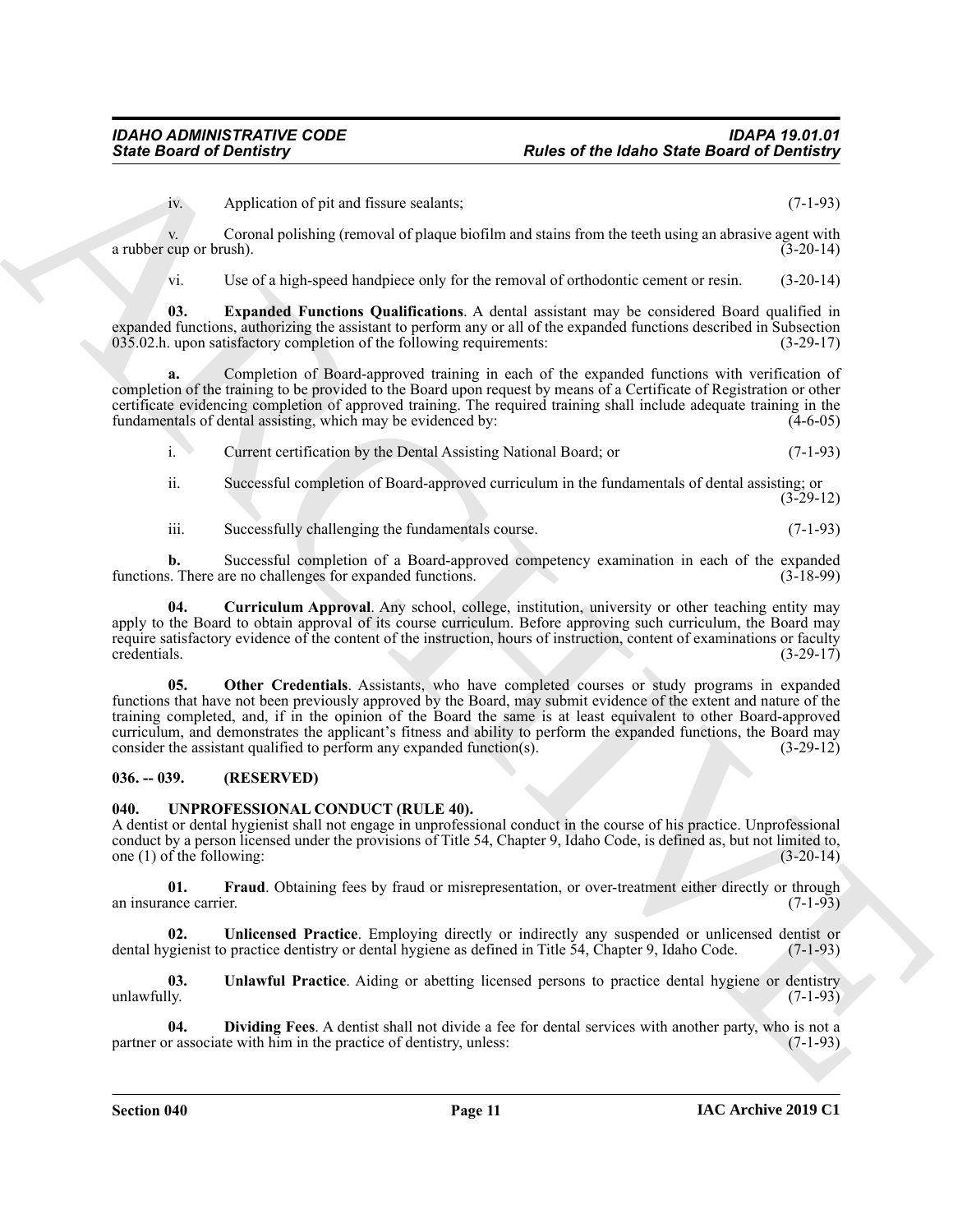**a.** The patient consents to employment of the other party after a full disclosure that a division of fees ande: will be made;

<span id="page-11-8"></span>**b.** The division is made in proportion to the services performed and responsibility assumed by each dentist or party. (7-1-93)

Since Board of Development Constant of the Unit of the Unit of the Unit of the Board of Development<br>
and the properties of the properties of the Unit of the Unit of the Unit of the Unit of the Unit of the Unit of the Unit **05. Prescription Drugs**. Prescribing or administering prescription drugs not reasonably necessary for, or within the scope of, providing dental services for a patient. A dentist may not prescribe or administer prescription drugs to himself. A dentist shall not use controlled substances as an inducement to secure or maintain dental patronage or aid in the maintenance of any person's drug addiction by selling, giving or prescribing prescription drugs. (3-28-18)

<span id="page-11-5"></span>**06. Harassment**. The use of threats or harassment to delay or obstruct any person in providing evidence in any possible or actual disciplinary action, or other legal action; or the discharge of an employee primarily based on the employee's attempt to comply with the provisions of Title 54, Chapter 9, Idaho Code, or the Board's Rules, or to aid in such compliance. (7-1-93)

**07. Discipline in Other States**. Conduct himself in such manner as results in a suspension, revocation or other disciplinary proceedings with respect to his license in another state. (3-18-99)

<span id="page-11-7"></span><span id="page-11-4"></span><span id="page-11-1"></span><span id="page-11-0"></span>**08.** Altering Records. Alter a patient's record with intent to deceive. (7-1-93)

**09. Office Conditions**. Unsanitary or unsafe office conditions, as determined by the customary practice and standards of the dental profession in the state of Idaho and current recommendations of the American Dental Association and the Centers for Disease Control as referred to in Section 004. (7-1-93)

**10. Abandonment of Patients**. Abandonment of patients by licensees before the completion of a phase of treatment, as such phase of treatment is contemplated by the customary practice and standards of the dental profession in the state of Idaho, without first advising the patient of such abandonment and of further treatment that is necessary. (7-1-93)

<span id="page-11-11"></span>**11. Use of Intoxicants**. Practicing dentistry or dental hygiene while under the influence of an intoxicant or controlled substance where the same impairs the dentist's or hygienist's ability to practice dentistry or hygiene with reasonable and ordinary care. (7-1-93)

**12. Mental or Physical Illness**. Continued practice of dentistry or dental hygiene in the case of inability of the licensee to practice with reasonable and ordinary care by reason of one (1) or more of the following:

(7-1-93)

<span id="page-11-6"></span><span id="page-11-2"></span>**a.** Mental illness; (7-1-93)

**b.** Physical illness, including but not limited to, deterioration through the aging process, or loss of motor skill.  $(7-1-93)$ 

**13. Consent**. Revealing personally identifiable facts, data or information obtained in a professional without prior consent of the patient, except as authorized or required by law. (3-18-99) capacity without prior consent of the patient, except as authorized or required by law.

<span id="page-11-9"></span>**Scope of Practice**. Practicing or offering to practice beyond the scope permitted by law, or accepting and performing professional responsibilities that the licensee knows or has reason to know that he or she is<br>
(3-18-99) not competent to perform.

<span id="page-11-3"></span>**15. Delegating Duties**. Delegating professional responsibilities to a person when the licensee delegating such responsibilities knows, or with the exercise of reasonable care and control should know, that such a person is not qualified by training or by licensure to perform them. (3-18-99)

<span id="page-11-10"></span>**16. Unauthorized Treatment**. Performing professional services that have not been authorized by the patient or his legal representative. (3-18-99)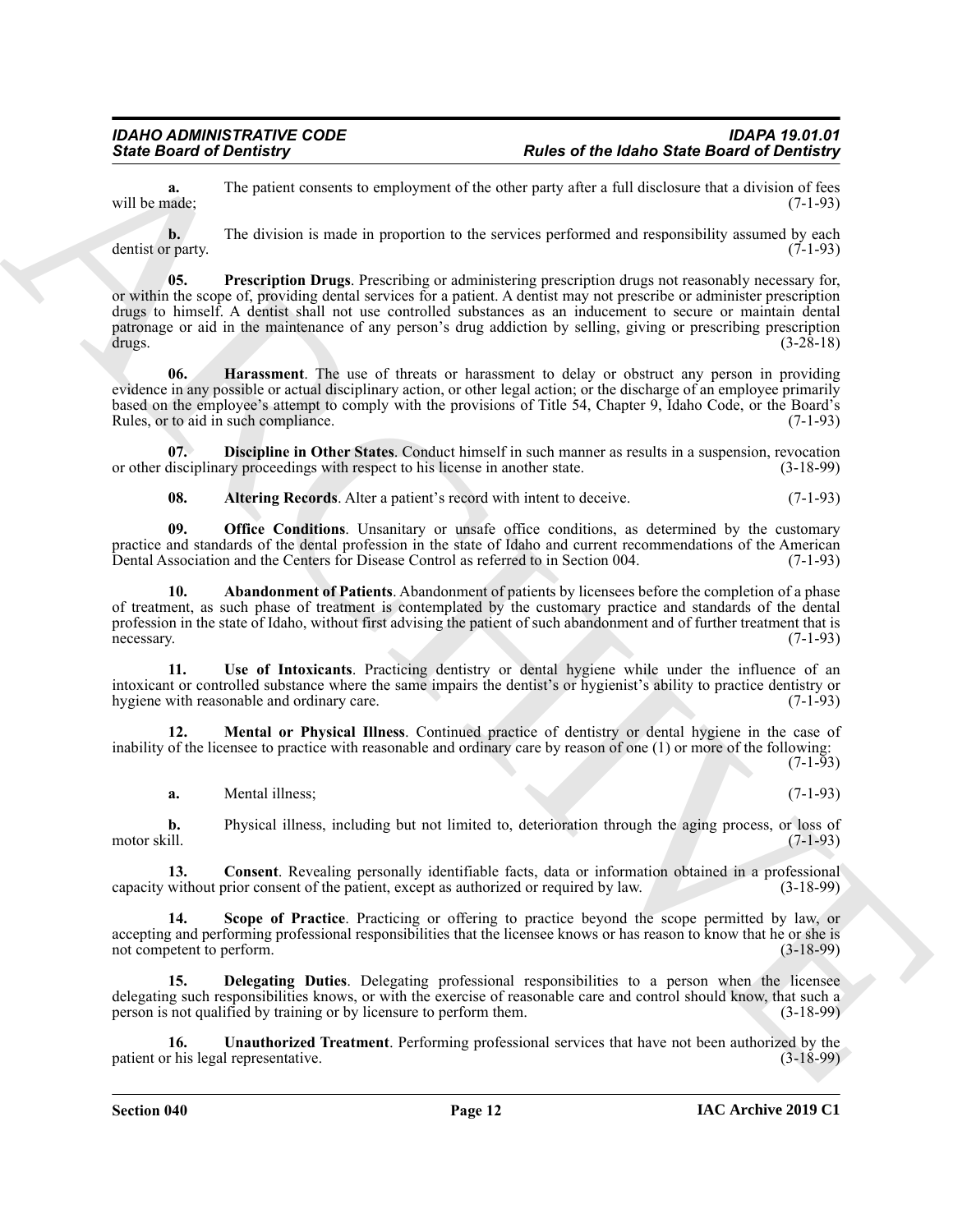<span id="page-12-14"></span>**17. Supervision**. Failing to exercise appropriate supervision over persons who are authorized to practice only under the supervision of a licensed professional. (7-1-93)

<span id="page-12-10"></span>**18.** Legal Compliance. Failure to comply with any provisions of federal, state or local laws, statutes, rules, and regulations governing or affecting the practice of dentistry or dental hygiene. (3-29-12)

**19. Exploiting Patients**. Exercising undue influence on a patient in such manner as to exploit a patient for the financial or personal gain of a practitioner or of a third party. (7-1-93)

<span id="page-12-13"></span><span id="page-12-11"></span><span id="page-12-7"></span><span id="page-12-6"></span>**20. Misrepresentation**. Willful misrepresentation of the benefits or effectiveness of dental services. (7-1-93)

**21. Disclosure**. Failure to advise patients or their representatives in understandable terms of the treatment to be rendered, alternatives, and disclosure of reasonably anticipated fees relative to the treatment proposed. (3-18-99)

**22. Sexual Misconduct**. Making suggestive, sexual or improper advances toward a patient or committing any lewd or lascivious act upon or with a patient. (7-1-93)

<span id="page-12-12"></span>23. **Patient Management**. Use of unreasonable and/or damaging force to manage patients, including mited to hitting, slapping or physical restraints. (7-1-93) but not limited to hitting, slapping or physical restraints.

<span id="page-12-5"></span>**24. Compliance with Dentist Professional Standards**. Failure by a dentist to comply with professional standards applicable to the practice of dentistry, as incorporated by reference in this chapter. (3-29-12)

<span id="page-12-9"></span><span id="page-12-4"></span>**25. Compliance with Dental Hygienist Professional Standards**. Failure by a dental hygienist to comply with professional standards applicable to the practice of dental hygiene, as incorporated by reference in this chapter. (3-29-12) chapter. (3-29-12)

Finite Board of Development, The same of the finite state Board of Development<br>
The same of the same of the same opposite experiment over process on the same of the same of the same of the same of the same of the same of **26. Failure to Provide Records to a Patient or Patient's Legal Guardian**. Refusal or failure to provide a patient or patient's legal guardian legible copies of dental records. Failure to provide a patient or patient's legal guardian with records under Subsection 040.26 within five (5) business days shall be considered unprofessional conduct. A patient or patient's legal guardian may not be denied a copy of his records for any reason, regardless of whether the person has paid for the dental services rendered. A person may be charged for the actual cost of providing the records but in no circumstances may a person be charged an additional processing or handling fee or any charge in addition to the actual cost. (3-20-14) addition to the actual cost.

<span id="page-12-8"></span>**27. Failure to Cooperate with Authorities**. Failure to cooperate with authorities in the investigation of any alleged misconduct or interfering with a Board investigation by willful misrepresentation of facts, willful failure to provide information upon request of the Board, or the use of threats or harassment against any patient or witness to prevent them from providing evidence. (3-20-14)

<span id="page-12-3"></span>**28. Advertising**. Advertise in a way that is false, deceptive, misleading or not readily subject to verification. (3-29-17)

### <span id="page-12-1"></span><span id="page-12-0"></span>**041. PATIENT RECORDS (RULE 41).**

**01. Individual Records**. Each licensee shall have prepared and maintained an accurate record for each person receiving dental services, regardless of whether any fee is charged. The record shall contain the name of the licensee rendering the service and include: (3-29-17)

<span id="page-12-2"></span>

| a. | Name and address of patient and, if a minor, name of guardian; | $(3-29-17)$ |
|----|----------------------------------------------------------------|-------------|
| b. | Date and description of examination and diagnosis;             | $(3-29-17)$ |

**c.** An entry that informed consent has been obtained and the date the informed consent was obtained.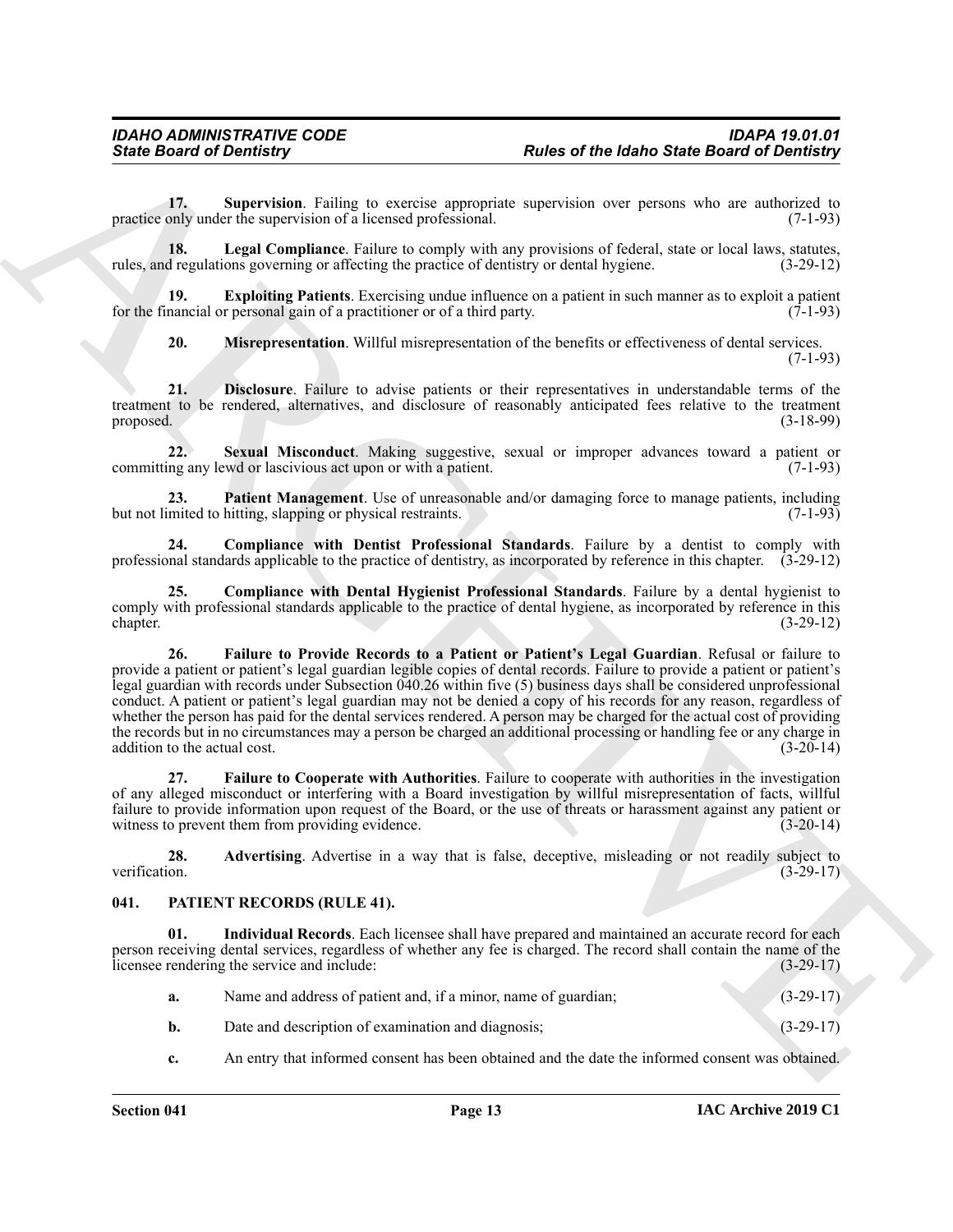|                          | <b>State Board of Dentistry</b>                                                                                                 | <b>Rules of the Idaho State Board of Dentistry</b>                                                                                                                                                                                                                                                                                                   |             |
|--------------------------|---------------------------------------------------------------------------------------------------------------------------------|------------------------------------------------------------------------------------------------------------------------------------------------------------------------------------------------------------------------------------------------------------------------------------------------------------------------------------------------------|-------------|
|                          | "SOAP" (Subjective Objective Assessment Plan) or their equivalent.                                                              | Documentation may be in the form of an acronym such as "PARQ" (Procedure, Alternatives, Risks and Questions) or                                                                                                                                                                                                                                      | $(3-29-17)$ |
| d.                       | Date and description of treatment or services rendered;                                                                         |                                                                                                                                                                                                                                                                                                                                                      | $(3-29-17)$ |
| e.                       | Date and description of treatment complications;                                                                                |                                                                                                                                                                                                                                                                                                                                                      | $(3-29-17)$ |
| f.                       |                                                                                                                                 | Date and description of all radiographs, study models, and periodontal charting;                                                                                                                                                                                                                                                                     | $(3-29-17)$ |
| g.                       | Health history; and                                                                                                             |                                                                                                                                                                                                                                                                                                                                                      | $(3-29-17)$ |
| h.                       |                                                                                                                                 | Date, name of, quantity of, and strength of all drugs dispensed, administered, or prescribed.                                                                                                                                                                                                                                                        | $(3-29-17)$ |
| 02.                      | charges and payments for services including source of payments.                                                                 | Charges and Payments. Each dentist shall have prepared and maintained an accurate record of all                                                                                                                                                                                                                                                      | $(3-29-17)$ |
| 03.                      | event less than seven $(7)$ years from the date of last entry unless:                                                           | Record Retention. Each dentist shall maintain patient records as long as practicable, but in no                                                                                                                                                                                                                                                      | $(3-29-17)$ |
| a.                       |                                                                                                                                 | The patient requests the records be transferred to another dentist who shall maintain the records.                                                                                                                                                                                                                                                   | $(3-29-17)$ |
| b.                       | The dentist gives the records to the patient; or                                                                                |                                                                                                                                                                                                                                                                                                                                                      | $(3-29-17)$ |
| c.                       |                                                                                                                                 | The dentist transfers the dentist's practice to another dentist who shall maintain the records.                                                                                                                                                                                                                                                      | $(3-29-17)$ |
| 042.                     | <b>INFECTION CONTROL (RULE 42).</b><br>Dental Association. Additionally, licensees must comply with the following requirements: | In determining what constitutes unacceptable patient care with respect to infection control, the Board may consider<br>current infection control guidelines such as those of the Centers for Disease Control and Prevention and the American                                                                                                         | $(3-29-17)$ |
| 01.<br>prior to gloving. |                                                                                                                                 | Gloves. Disposable gloves shall be worn whenever placing fingers into the mouth of a patient or<br>when handling blood or saliva contaminated instruments or equipment. Appropriate hand hygiene shall be performed                                                                                                                                  | $(3-29-17)$ |
| 02.                      | licensees and other dental care workers when spattering of blood or other body fluids is likely.                                | Masks and Eyewear. Masks and protective eyewear or chin-length shields shall be worn by                                                                                                                                                                                                                                                              | $(3-29-17)$ |
| 03.                      | contact with body fluids shall be sterilized.                                                                                   | Instrument Sterilization. Between each patient use, instruments or other equipment that come in                                                                                                                                                                                                                                                      | $(3-29-17)$ |
| 04.<br>calendar years.   |                                                                                                                                 | Sterilizing Devices Testing. Heat sterilizing devices shall be tested for proper function by means of<br>a biological monitoring system that indicates micro-organisms kill each calendar week in which scheduled patients<br>are treated. Testing results shall be retained by the licensee for the current calendar year and the two (2) preceding | $(3-29-17)$ |
| 05.                      | disinfected with an EPA registered hospital disinfectant.                                                                       | Non-Critical Surfaces. Environmental surfaces that are contaminated by blood or saliva shall be                                                                                                                                                                                                                                                      | $(3-29-17)$ |
| 06.<br>disinfectant.     |                                                                                                                                 | Clinical Contact Surfaces. Impervious backed paper, aluminum foil, or plastic wrap should be<br>used to cover surfaces that may be contaminated by blood or saliva. The cover shall be replaced between patients. If<br>barriers are not used, surfaces shall be cleaned and disinfected between patients by using an EPA registered hospital        | $(3-29-17)$ |
| 07.                      |                                                                                                                                 | <b>Disposal</b> . All contaminated wastes and sharps shall be disposed of according to any governmental                                                                                                                                                                                                                                              |             |

#### <span id="page-13-10"></span><span id="page-13-9"></span><span id="page-13-8"></span><span id="page-13-7"></span><span id="page-13-6"></span><span id="page-13-5"></span><span id="page-13-4"></span><span id="page-13-3"></span><span id="page-13-2"></span><span id="page-13-1"></span><span id="page-13-0"></span>**042. INFECTION CONTROL (RULE 42).**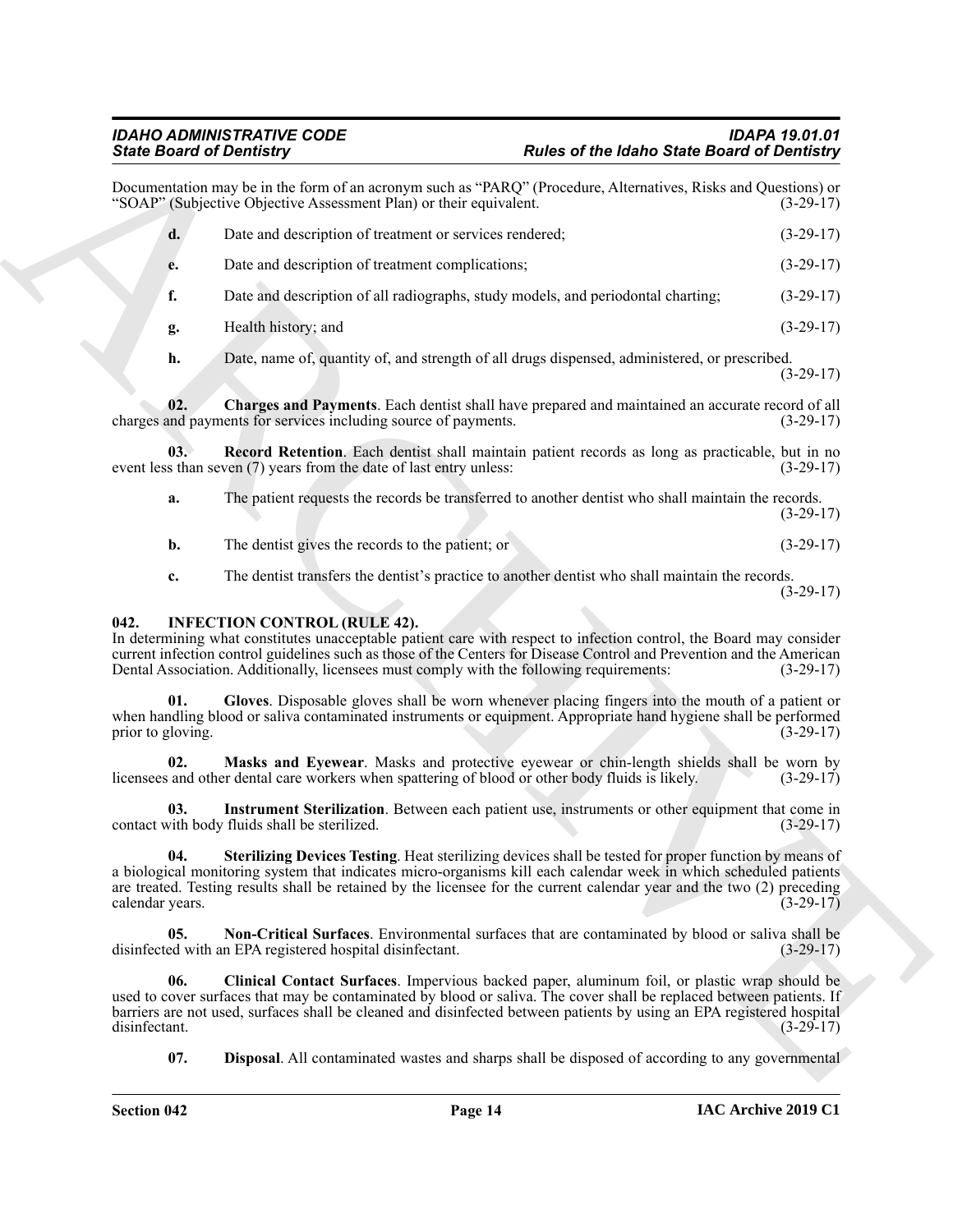requirements. (3-29-17)

### <span id="page-14-0"></span>**043. -- 044. (RESERVED)**

#### <span id="page-14-7"></span><span id="page-14-3"></span><span id="page-14-1"></span>**045. LICENSURE OF DENTAL SPECIALISTS (RULE 45).**

From the state of the fidency of the fidence of the fidence Board of Derivative<br>
ARCHIVES FROM THE SURVEY CONTROL IS SURVEY AND THE SURVEY OF THE SURVEY OF THE SURVEY OF THE SURVEY OF THE SURVEY OF THE SURVEY OF THE SURVE **01. Requirements for Specialty Licensure**. Each applicant shall have a general license for the practice of dentistry in the state of Idaho or another state. The Board may grant licensure in specialty areas of dentistry for which a dentist has completed a postdoctoral advanced dental education program of at least two full-time academic years and which program is accredited by the American Dental Association Commission on Dental Accreditation. Any applicant who desires to be licensed in a Board recognized specialty must be a graduate of a dental school accredited by the American Dental Association Commission on Dental Accreditation. (4-11-19)

<span id="page-14-4"></span>**02. Application**. Application for license to practice a recognized dental specialty must be filed in the office of the Board of Dentistry, P.O. Box 83720, Boise, Idaho. The application must be attested before a notary public.  $(4-11-19)$ 

<span id="page-14-5"></span>**03. Examination**. Specialty licensure in those specialties recognized may be granted solely at the discretion of the Idaho State Board of Dentistry. An examination covering the applicant's chosen field may be required and, if so, will be given by the Idaho State Board of Dentistry or its agent. Applicants who have met the requirements for licensure as a specialist may be required to pass an examination as follows: (3-29-10)

**a.** Applicants who have passed a general licensure examination acceptable to the Board may be granted specialty licensure by Board approval. (3-29-10)

**b.** Applicants who have passed a general licensure examination not acceptable to the Board may be required to pass a specialty examination. (3-29-10)

**c.** Applicants who are certified by the American Board of that particular specialty as of the date of application for specialty licensure may be granted specialty licensure by Board approval. (3-29-10)

<span id="page-14-6"></span>**04. Limitation of Practice**. No dentist shall announce or otherwise hold himself out to the public as a specialist unless he has first complied with the requirements established by the Idaho State Board of Dentistry for such specialty and has been issued a specialty license authorizing him to do so. Any individual granted a specialty license must limit his practice to the specialty(s) in which he is licensed. (3-20-04) license must limit his practice to the specialty $(s)$  in which he is licensed.

#### <span id="page-14-8"></span><span id="page-14-2"></span>**046. SPECIALTY ADVERTISING (RULE 46).**

The specialty advertising rules are intended to allow the public to be informed about dental specialties and to require appropriate disclosures to avoid misperceptions on the part of the public. (4-11-19)

<span id="page-14-10"></span>**01. Recognized Specialty License**. An advertisement shall not state that a licensee is a specialist unless the licensee has been granted a license in that specialty area of dental practice by the Board. Use of words or terms in advertisements such as "Specialist," "Board Certified," "Diplomate," "Practice Limited To," and "Limited To Specialty Of" shall be prima facie evidence that the licensee is holding himself out to the public as a licensed specialist in a specialty area of dental practice. (4-11-19)

<span id="page-14-9"></span>**Disclaimer**. A licensee who has not been granted a specialty license by the Board may advertise as being qualified in a recognized specialty area of dental practice so long as each such advertisement, regardless of form, contains a prominent, clearly worded disclaimer that the licensee is "licensed as a general dentist" or that the specialty services "will be provided by a general dentist." Any disclaimer in a written advertisement shall be in the same font style and size as that in the listing of the specialty area. (4-11-19)

<span id="page-14-11"></span>**03.** Unrecognized Specialty. A licensee shall not advertise as being a specialist in or as specializing in any area of dental practice which is not a Board recognized and licensed specialty area unless the advertisement, regardless of form, contains a prominent, clearly worded disclaimer that the advertised area of dental practice is not recognized as a specialty area of dental practice by the Idaho Board of Dentistry. Any disclaimer in a written advertisement shall be in the same font style and size as that in the listing of the specialty area. (3-29-17)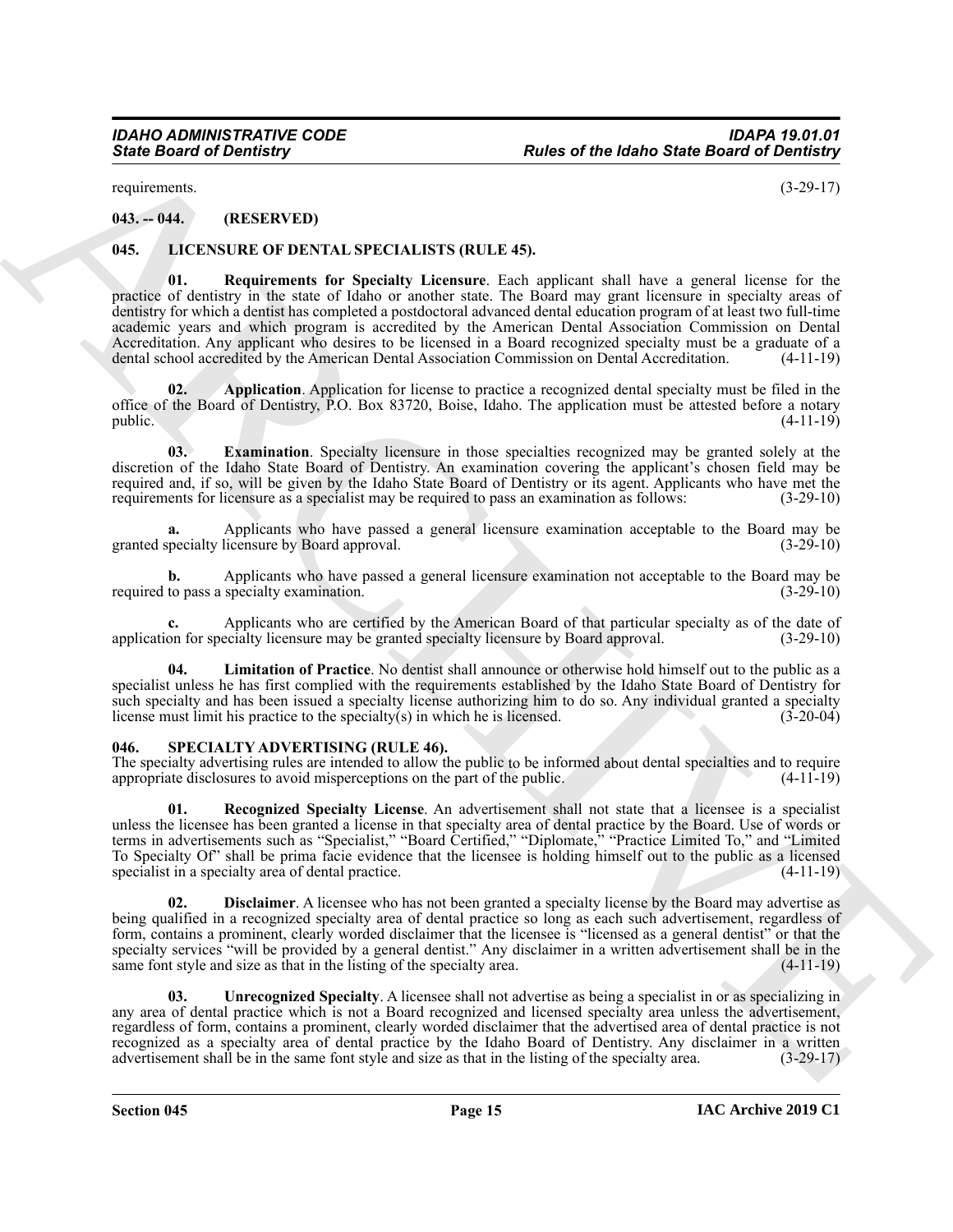#### <span id="page-15-0"></span>**047. -- 049. (RESERVED)**

#### <span id="page-15-7"></span><span id="page-15-1"></span>**050. CONTINUING EDUCATION FOR DENTISTS (RULE 50).**

Renewal of any active dental license will require evidence of completion of continuing education or volunteer dental practice that meets the following requirements: (3-29-17)

<span id="page-15-10"></span>**01. Number of Credits**. All active dentists shall acquire thirty (30) credits of verifiable continuing education in each biennial renewal period. One (1) credit is defined as one (1) hour of instruction. One (1) of the credits must be related to use of the Idaho Prescription Monitoring Program (PMP). (3-29-17)

<span id="page-15-9"></span>**02.** Nature of Education. Continuing education must be oral health/health-related for the professional nent of a dentist. (3-29-17) development of a dentist.

<span id="page-15-12"></span>**03. Volunteer Practice**. A dentist holding an active status license issued by the Board shall be allowed one (1) credit of continuing education for every two (2) hours of verified volunteer dental practice performed during<br>the biennial renewal period up to a maximum of ten (10) credits.  $(3-29-17)$ the biennial renewal period up to a maximum of ten  $(10)$  credits.

<span id="page-15-11"></span>**04. Prorated Credits**. Any person who becomes licensed as an active dentist during any biennial renewal period shall be required at the time of the next successive license renewal to report a prorated amount of continuing education credits as specified by the Board. (3-29-17)

<span id="page-15-8"></span>**05. Documentation**. In conjunction with license renewal, the dentist shall provide a list of continuing education credits obtained and verification of hours of volunteer dental practice performed and certify that the minimum requirements were completed in the biennial renewal period. (3-30-07)

#### <span id="page-15-3"></span><span id="page-15-2"></span>**051. CONTINUING EDUCATION FOR DENTAL HYGIENISTS (RULE 51).**

Renewal of any active dental hygiene license or dental hygiene license endorsement will require evidence of completion of continuing education or volunteer dental hygiene practice that meets the following requirements.

(3-29-17)

#### <span id="page-15-5"></span>**01. Requirements for Renewal of an Active Status Dental Hygiene License**: (4-6-05)

All active dental hygienists shall acquire twenty-four (24) credits of verifiable continuing education enewal period. One (1) credit is defined as one (1) hour of instruction. (3-29-12) in each biennial renewal period. One  $(1)$  credit is defined as one  $(1)$  hour of instruction.

**b.** Continuing education must be oral health/health-related education for the professional development of a dental hygienist. (3-20-14)

**c.** A dental hygienist holding an active status license issued by the Board shall be allowed one (1) credit of continuing education for every two (2) hours of verified volunteer dental hygiene practice performed during the biennial renewal period up to a maximum of ten (10) credits. (3-30-07)

<span id="page-15-6"></span>**d.** Any person who becomes licensed as an active dental hygienist during any biennial renewal period shall be required at the time of the next successive license renewal to report a prorated amount of continuing education credits as specified by the Board. (3-30-07) education credits as specified by the Board.

Since Board of Development (Equivalent 1991)<br>
16. de Since Board of Development (Equivalent 1991)<br>
16. de Convertist (EU) (EQUIVATES (ELLE SI),<br>
16. de Convertist (EU) (EQUIVATES (ELLE SI),<br>
16. de Convertist (EQUIVATE) ( **02. Requirements for Renewal of an Extended Access Dental Hygiene License Endorsement**. In addition to any other continuing education requirements for renewal of a dental hygiene license, a person granted an extended access dental hygiene license endorsement shall complete four (4) credits of verifiable continuing education in each biennial renewal period in the specific practice areas of medical emergencies, local anesthesia, oral pathology, care and treatment of geriatric, medically compromised or disabled patients and treatment of children. Any person who is issued an extended access dental hygiene license endorsement during any biennial renewal period shall be required at the time of the next successive license renewal to report a prorated amount of those continuing education credits required under this section as specified by the Board. (3-20-14) credits required under this section as specified by the Board.

<span id="page-15-4"></span>**03. Documentation**. In conjunction with license and endorsement renewal, the dental hygienist shall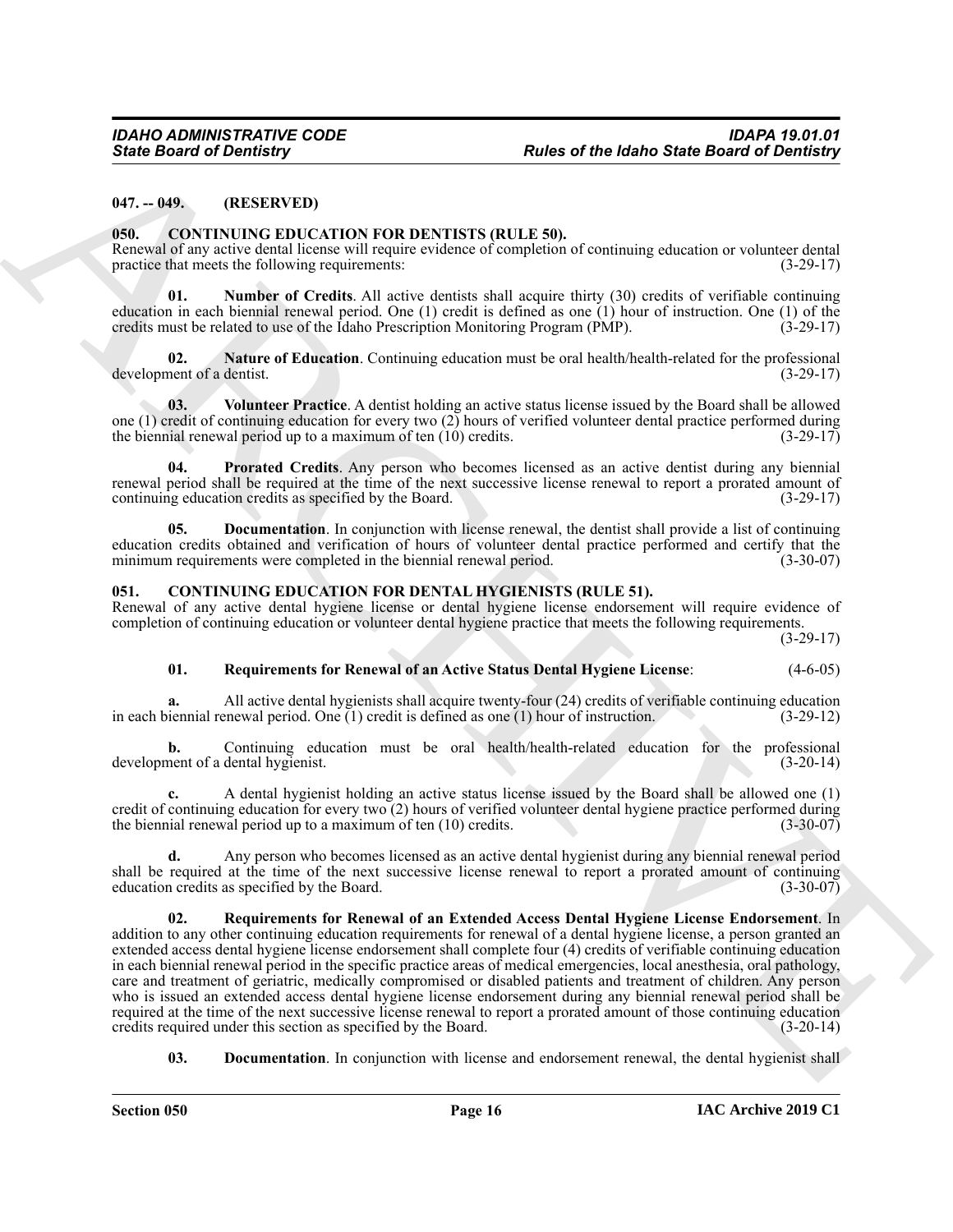provide a list of continuing education credits obtained and verification of hours of volunteer dental hygiene practice<br>performed and certify that the minimum requirements were completed in the biennial renewal period. (3-3 performed and certify that the minimum requirements were completed in the biennial renewal period.

### <span id="page-16-0"></span>**052. -- 053. (RESERVED)**

<span id="page-16-2"></span><span id="page-16-1"></span>

| 054. | <b>DEFINITIONS (RULE 54).</b> |                                                                                                 |             |
|------|-------------------------------|-------------------------------------------------------------------------------------------------|-------------|
|      |                               | For the purposes of these anesthesia rules, the following terms will be used, as defined below: | $(4-11-06)$ |
|      |                               |                                                                                                 |             |

<span id="page-16-3"></span>

| 01. | <b>Methods of Anxiety and Pain Control.</b> | $(4-11-06)$ |
|-----|---------------------------------------------|-------------|
|     |                                             |             |

**a.** Analgesia shall mean the diminution or elimination of pain. (4-7-11)

**b.** Local anesthesia shall mean the elimination of sensation, especially pain, in one (1) part of the body by the topical application or regional injection of a drug. (4-7-11)

Sink Book of Density of the same of the same of the labor of the same of the same Book of the Same Book of the Same Book of the Same Book of the Same Book of the Same Book of the Same Book of the Same Book of the Same Boo **c.** Minimal sedation shall mean a minimally depressed level of consciousness that retains the patient's ability to independently and continuously maintain an airway and respond normally to tactile stimulation and verbal command. Although cognitive function and coordination may be modestly impaired, ventilator and cardiovascular functions are unaffected. In accord with this particular definition, the drugs and/or techniques used should carry a margin of safety wide enough never to render unintended loss of consciousness. Further, patients whose only response is reflex withdrawal from repeated painful stimuli would not be considered to be in a state of minimal sedation. (4-7-11) sedation. (4-7-11)

**d.** Moderate sedation shall mean a drug-induced depression of consciousness during which patients respond purposefully to verbal commands, either alone or accompanied by light tactile stimulation. No interventions are required to maintain a patent airway, and spontaneous ventilation is adequate. Cardiovascular function is usually  $m$ aintained.  $(4-7-11)$ 

**e.** Deep sedation shall mean a drug-induced depression of consciousness during which patients cannot be easily aroused but respond purposefully following repeated or painful stimulation. The ability to independently maintain ventilator function may be impaired. Patients may require assistance in maintaining a patent airway, and spontaneous ventilation may be inadequate. Cardiovascular function is usually maintained.  $(4-7-11)$ 

**f.** General anesthesia shall mean a drug-induced loss of consciousness during which patients are not arousable, even by painful stimulation. The ability to independently maintain ventilator function is often impaired. Patients often require assistance in maintaining a patent airway, and positive pressure ventilation may be required because of depressed spontaneous ventilation or drug-induced depression of neuromuscular function. Cardiovascular function may be impaired. (4-7-11)

### <span id="page-16-4"></span>**02. Sedation Terms**. (4-11-06)

**a.** Advanced Cardiac Life Support (ACLS) shall mean an advanced cardiac life support course or a pediatric advanced life support course offered by a recognized accredited organization. (4-11-15)

**b.** Monitor or monitoring shall mean the direct clinical observation of a patient during the administration of anesthesia by a person trained to observe the physical condition of the patient and capable of assisting with emergency or other procedures. (4-11-06)

Operator shall mean the supervising dentist or another person who is authorized by these rules to ister the proper level of anesthesia/sedation. (4-11-15) induce and administer the proper level of anesthesia/sedation.

**d.** Titration shall mean the administration of incremental doses of a drug until a desired effect is reached. Knowledge of each drug's time of onset, peak response and duration of action is essential to avoid over sedation. Although the concept of titration of a drug to effect is critical for patient safety, when the intent is moderate sedation one must know whether the previous dose has taken full effect before administering an additional drug increment.  $(4-7-11)$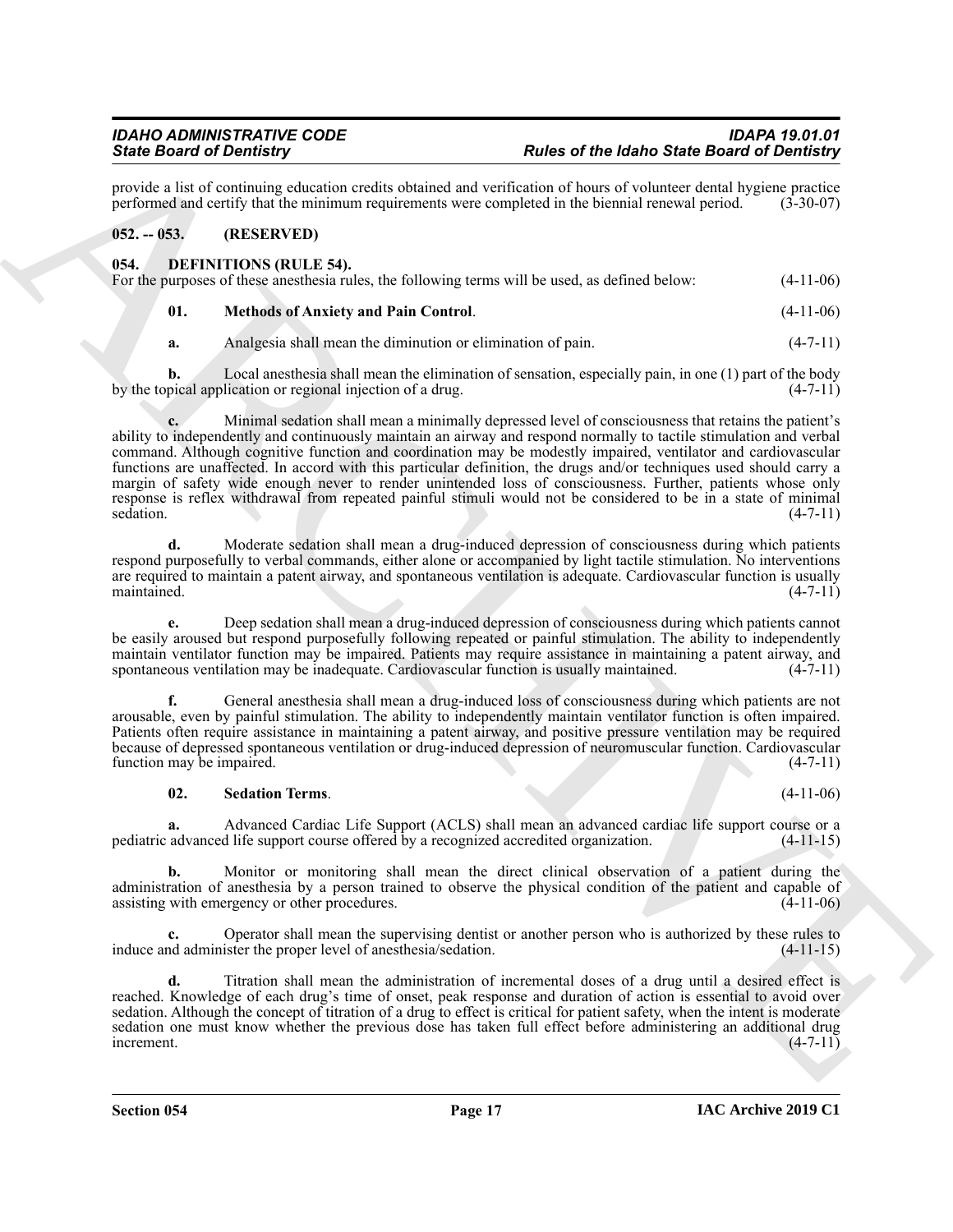Maximum recommended dose (MRD) shall mean maximum FDA-recommended dose of a drug, as<br>proved labeling for unmonitored home use. (3-20-14) printed in FDA-approved labeling for unmonitored home use.

**f.** Incremental dosing shall mean administration of multiple doses of a drug until a desired effect is reached, but not to exceed the maximum recommended dose (MRD). (4-7-11)

# <span id="page-17-3"></span>**03. Routes of Administration**. (4-11-06)

**a.** Enteral. Any technique of administration in which the agent is absorbed through the gastrointestinal (GI) tract or oral mucosa (i.e., oral, rectal, sublingual). (4-11-06)

**b.** Inhalation. A technique of administration in which a gaseous or volatile agent is introduced into the d whose primary effect is due to absorption through the gas/blood interface.  $(4-7-11)$ lungs and whose primary effect is due to absorption through the gas/blood interface.

**c.** Parenteral. A technique of administration in which the drug bypasses the gastrointestinal (GI) tract [i.e., intramuscular (IM), intravenous (IV), intranasal (IN), submucosal (SM), subcutaneous (SC), intraosseous (IO)].  $(4-7-11)$ 

**d.** Transdermal. A technique of administration in which the drug is administered by patch or resis through skin. (4-7-11) iontophoresis through skin.

**e.** Transmucosal. A technique of administration in which the drug is administered across mucosa such as intranasal, sublingual, or rectal. (4-7-11)

# <span id="page-17-5"></span><span id="page-17-0"></span>**055. MINIMAL SEDATION (RULE 55).**

<span id="page-17-6"></span>Persons licensed to practice dentistry in accordance with the Idaho Dental Practice Act and these rules are not required to obtain a permit to administer minimal sedation to patients of sixteen (16) years of age or older. When the intent is minimal sedation, the appropriate dosing of a single enteral drug is no more than the maximum recommended dose (MRD) of a drug that can be prescribed for unmonitored home use. In cases where the patient weighs less than one hundred (100) pounds, or is under the age of sixteen (16) years, minimal sedation may be administered without a permit by use of nitrous oxide, or with a single enteral dose of a sedative agent administered in the dental office. (4-11-19)

Finds **Onder of the lating of the lating Since of the lating Since Board of Demolity and<br>
primari and Democracies and the second of the lating since the second of the lating since Board of Demolity<br>
results in the conside 01. Patient Safety**. The administration of minimal sedation is permissible so long as it does not produce an alteration of the state of consciousness in a patient to the level of moderate sedation, deep sedation or general anesthesia. A dentist must first qualify for and obtain the appropriate permit from the Board of Dentistry to be authorized to sedate patients to the level of moderate sedation, deep sedation or general anesthesia. Nitrous oxide/ oxygen may be used in combination with a single enteral drug in minimal sedation, except as described in Section 055 of these rules. Notwithstanding any other provision in these rules, a dentist shall initiate and regulate the administration of nitrous oxide/oxygen when used in combination with minimal sedation.  $(3-20-14)$ administration of nitrous oxide/oxygen when used in combination with minimal sedation.

<span id="page-17-7"></span>**02. Personnel**. At least one (1) additional person currently certified in Basic Life Support for Healthcare Providers must be present in addition to the dentist. (4-7-11)

# <span id="page-17-4"></span><span id="page-17-1"></span>**056. LOCAL ANESTHESIA (RULE 56).**

Persons licensed to practice dentistry and dental hygiene in accordance with the Idaho Dental Practice Act and these rules are not required to obtain a permit to administer local anesthesia to patients. Dental offices in which local anesthesia is administered to patients shall, at a minimum, have and maintain suction equipment capable of aspirating gastric contents from the mouth and pharynx, a portable oxygen delivery system including full face masks and a bagvalve mask combination capable of delivering positive pressure, oxygen-enriched ventilation to the patient, a blood pressure cuff of appropriate size and a stethoscope. (4-11-06)

# <span id="page-17-8"></span><span id="page-17-2"></span>**057. NITROUS OXIDE/OXYGEN (RULE 57).**

Persons licensed to practice dentistry and dental hygiene and dental assistants certified in accordance with the Idaho Dental Practice Act and these rules are not required to obtain a permit to administer nitrous oxide/oxygen to patients. Nitrous oxide/oxygen when used in combination with other sedative agents may produce an alteration of the state of consciousness in a patient to the level of moderate sedation, deep sedation or general anesthesia. A dentist must first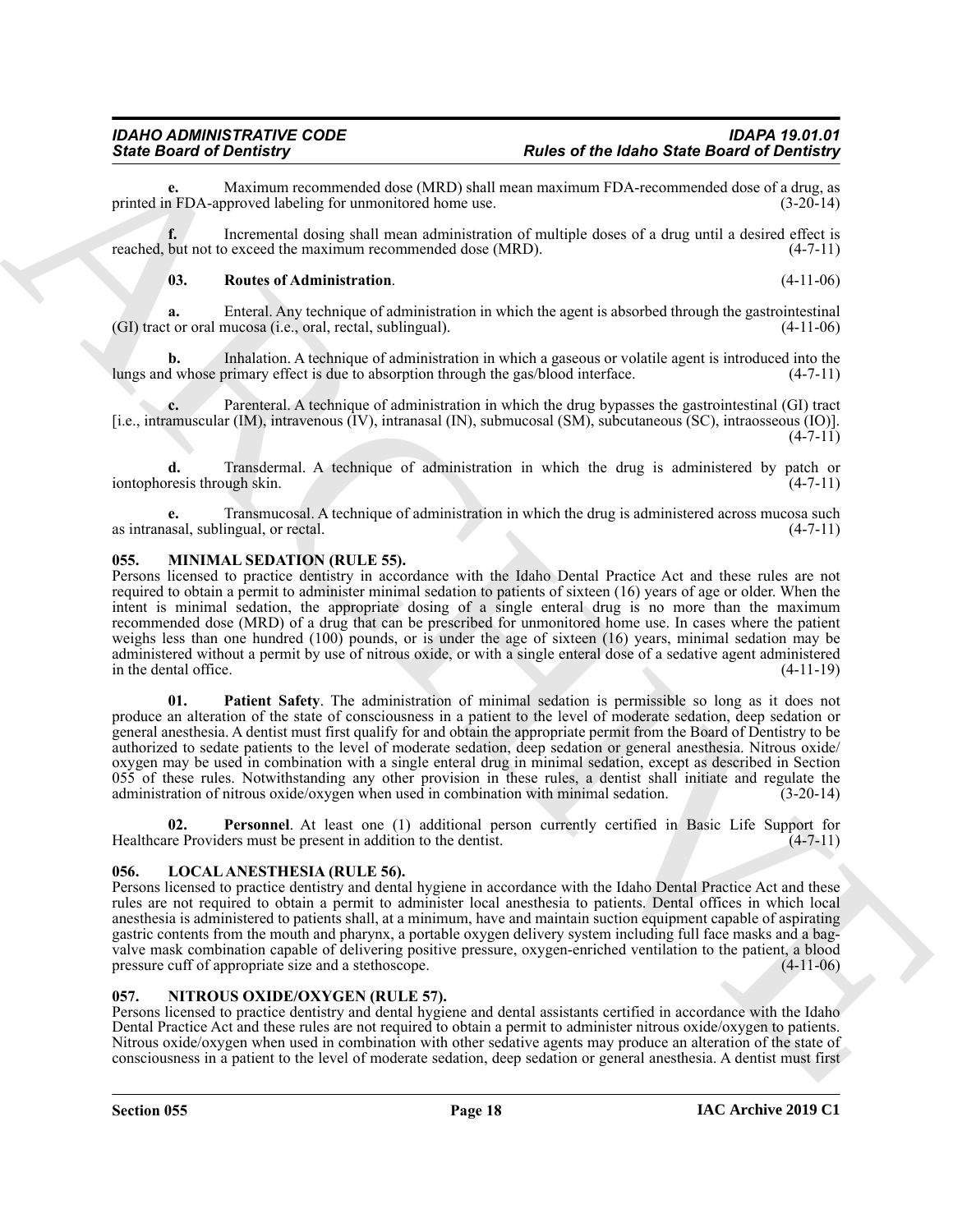<span id="page-18-5"></span><span id="page-18-3"></span>Sink Board of Demitting Theorem is the state of the follows from Eastern Orbitalis Properties (Section 1978)<br>
and the material field of the state of the state of the state of the state Board of Demitting the theorem is a qualify for and obtain the appropriate permit from the Board of Dentistry to be authorized to sedate patients to the level of moderate sedation, deep sedation or general anesthesia. (4-7-11) level of moderate sedation, deep sedation or general anesthesia. **01. Patient Safety**. In connection with the administration of nitrous oxide/oxygen, a dentist shall:  $(4 - 7 - 11)$ **a.** Evaluate the patient to insure that the patient is an appropriate candidate for nitrous/oxygen; and  $(4 - 7 - 11)$ **b.** Insure that any patient under nitrous/oxygen shall be continually monitored; and  $(4-7-11)$ **c.** Insure that a second person shall be on the office premises who can immediately respond to any rom the person administering the nitrous/oxygen.  $(4-7-11)$ request from the person administering the nitrous/oxygen. **02. Required Facilities and Equipment**. Dental offices in which nitrous oxide/oxygen is administered to patients shall, at a minimum and in addition to emergency medications, maintain appropriate facilities and have equipment on site for immediate use as follows: (4-7-11) equipment on site for immediate use as follows: **a.** A nitrous oxide delivery system with a fail-safe system that is maintained in working order:  $(3-20-14)$ i. A functioning device that prohibits the delivery of less than thirty percent (30%) oxygen; or  $(4 - 7 - 11)$ ii. An appropriately calibrated and functioning in-line oxygen analyzer with audible alarm; and  $(4 - 7 - 11)$ **b.** An appropriate scavenging system must be available; and (4-7-11) **c.** A positive-pressure oxygen delivery system suitable for the patient being treated. (4-7-11) **03. Personnel**. For nitrous oxide/oxygen administration, personnel shall include: (4-7-11) **a.** An operator; and (4-11-06) **b.** An assistant currently certified in Basic Life Support for Healthcare Providers. (4-7-11) **c.** Auxiliary personnel must have documented training in Basic Life Support for Healthcare

<span id="page-18-4"></span>Providers, shall have specific assignments, and shall have current knowledge of the emergency cart inventory. The dentist and all office personnel must participate in periodic reviews of office emergency protocol.  $(4-7-11$ dentist and all office personnel must participate in periodic reviews of office emergency protocol.

### <span id="page-18-1"></span><span id="page-18-0"></span>**058. EMERGENCY MEDICATIONS OR DRUGS (RULE 58).**

**01. Emergency Medications or Drugs**. The following emergency medications or drugs are required in where anesthetic agents of any kind are administered: (3-29-17) all sites where anesthetic agents of any kind are administered:

<span id="page-18-2"></span>

| a. | Anti-anaphylactic agent;         | $(3-29-17)$ |
|----|----------------------------------|-------------|
| b. | Antihistaminic;                  | $(3-29-17)$ |
| c. | Aspirin;                         | $(3-29-17)$ |
| d. | Bronchodilator;                  | $(3-29-17)$ |
| e. | Coronary artery vasodilator; and | $(3-29-17)$ |
|    | Glucose.                         | $(3-29-17)$ |
|    |                                  |             |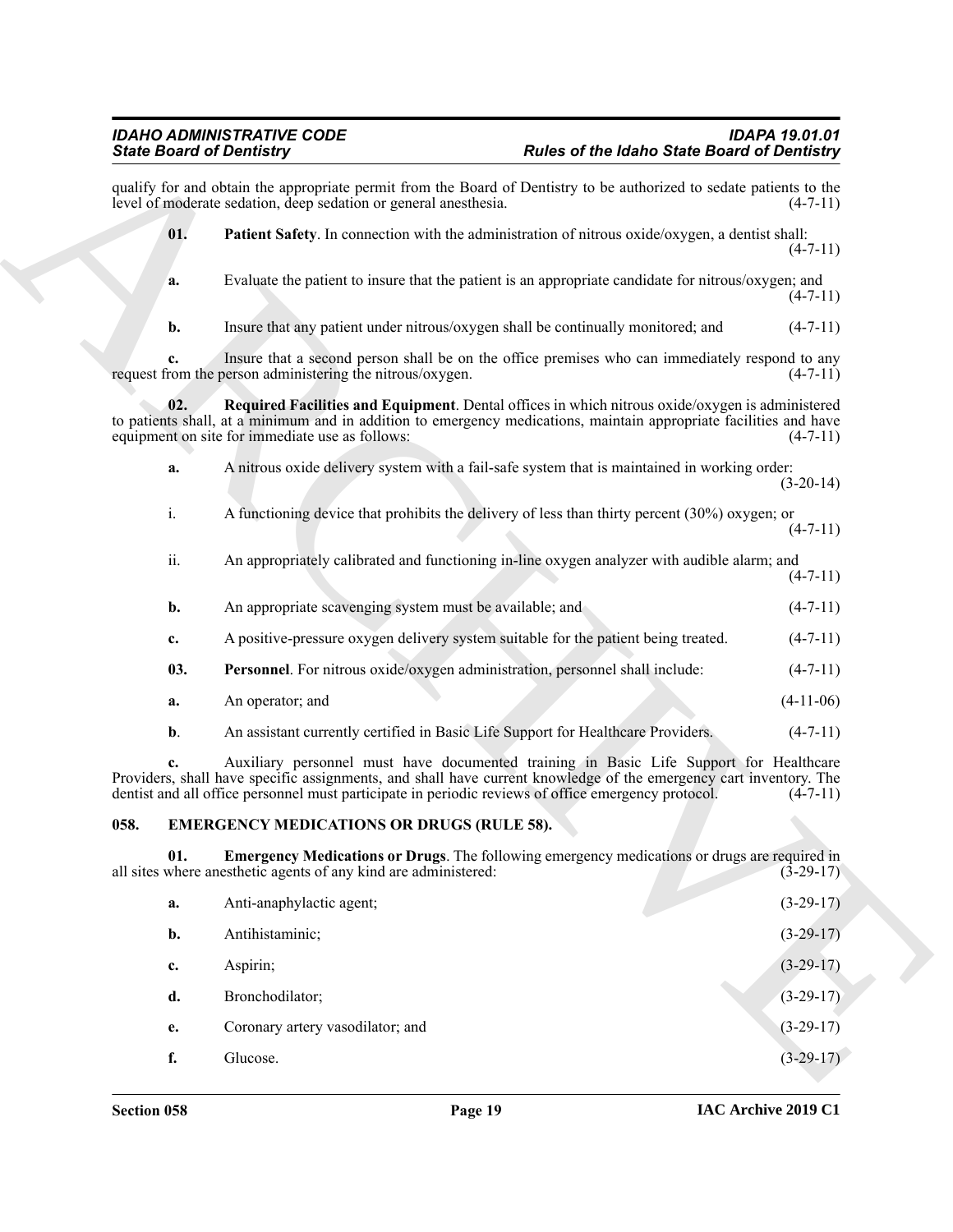#### <span id="page-19-0"></span>**059. (RESERVED)**

#### <span id="page-19-3"></span><span id="page-19-2"></span><span id="page-19-1"></span>**060. MODERATE SEDATION (RULE 60).**

| <b>State Board of Dentistry</b>      |                                                                                                                       | <b>Rules of the Idaho State Board of Dentistry</b>                                                                                                                                                                                                                                                                                                                                                                                                                                                                                                                                                                                                                                                                                                                                                                                                                                                                                             |             |
|--------------------------------------|-----------------------------------------------------------------------------------------------------------------------|------------------------------------------------------------------------------------------------------------------------------------------------------------------------------------------------------------------------------------------------------------------------------------------------------------------------------------------------------------------------------------------------------------------------------------------------------------------------------------------------------------------------------------------------------------------------------------------------------------------------------------------------------------------------------------------------------------------------------------------------------------------------------------------------------------------------------------------------------------------------------------------------------------------------------------------------|-------------|
| 059.                                 | (RESERVED)                                                                                                            |                                                                                                                                                                                                                                                                                                                                                                                                                                                                                                                                                                                                                                                                                                                                                                                                                                                                                                                                                |             |
| 060.                                 | <b>MODERATE SEDATION (RULE 60).</b><br>they have qualified for and been issued a moderate parenteral sedation permit. | Dentists licensed in the state of Idaho cannot administer moderate sedation in the practice of dentistry unless they<br>have obtained the proper moderate sedation permit from the Idaho State Board of Dentistry. A moderate sedation<br>permit may be either enteral or parenteral. A moderate enteral sedation permit authorizes dentists to administer<br>moderate sedation by either enteral or combination inhalation-enteral routes of administration. A moderate parenteral<br>sedation permit authorizes a dentist to administer moderate sedation by any route of administration. A dentist shall<br>not administer moderate sedation to children under sixteen (16) years of age and one hundred (100) pounds unless                                                                                                                                                                                                                | $(3-29-12)$ |
| 01.                                  | The training program shall include the following:                                                                     | Training Requirements for a Moderate Sedation Permit. To qualify for a moderate sedation<br>permit, a dentist applying for a permit shall provide proof that the dentist has completed training in the administration<br>of moderate sedation to a level consistent with that prescribed by the Board within the five (5) year period<br>immediately prior to the date of application for a moderate sedation permit. The five (5) year requirement regarding<br>the required training for a moderate sedation permit shall not be applicable to applicants who hold an equivalent<br>permit in another state which has been in effect for the twelve (12) month period immediately prior to the application<br>date. Qualifying training courses must be sponsored by or affiliated with a dental school accredited by the<br>Commission on Dental Accreditation of the American Dental Association or be approved by the Board of Dentistry. | $(4-11-19)$ |
| a.                                   | Course objectives:                                                                                                    |                                                                                                                                                                                                                                                                                                                                                                                                                                                                                                                                                                                                                                                                                                                                                                                                                                                                                                                                                | $(4-11-19)$ |
| i.                                   |                                                                                                                       | List and discuss the advantages and disadvantages of moderate sedation;                                                                                                                                                                                                                                                                                                                                                                                                                                                                                                                                                                                                                                                                                                                                                                                                                                                                        | $(4-11-19)$ |
| ii.<br>sedation;                     |                                                                                                                       | Discuss prevention, recognition and management of complications associated with moderate                                                                                                                                                                                                                                                                                                                                                                                                                                                                                                                                                                                                                                                                                                                                                                                                                                                       | $(4-11-19)$ |
| iii.                                 |                                                                                                                       | Administer moderate sedation to patients in a clinical setting in a safe and effective manner;                                                                                                                                                                                                                                                                                                                                                                                                                                                                                                                                                                                                                                                                                                                                                                                                                                                 | $(4-11-19)$ |
| 1V.<br>to achieve moderate sedation; |                                                                                                                       | Discuss the abuse potential, occupational hazards and other untoward effects of the agents utilized                                                                                                                                                                                                                                                                                                                                                                                                                                                                                                                                                                                                                                                                                                                                                                                                                                            | $(4-11-19)$ |
| V.<br>parenteral techniques;         |                                                                                                                       | Describe and demonstrate the technique of intravenous access, intramuscular injection and other                                                                                                                                                                                                                                                                                                                                                                                                                                                                                                                                                                                                                                                                                                                                                                                                                                                | $(4-11-19)$ |
| vi.                                  |                                                                                                                       | Discuss the pharmacology of the drug(s) selected for administration;                                                                                                                                                                                                                                                                                                                                                                                                                                                                                                                                                                                                                                                                                                                                                                                                                                                                           | $(4-11-19)$ |
| vii.<br>$drug(s)$ selected;          |                                                                                                                       | Discuss the precautions, indications, contraindications and adverse reactions associated with the                                                                                                                                                                                                                                                                                                                                                                                                                                                                                                                                                                                                                                                                                                                                                                                                                                              | $(4-11-19)$ |
| vii.<br>manner;                      |                                                                                                                       | Administer the selected drug(s) to dental patients in a clinical setting in a safe and effective                                                                                                                                                                                                                                                                                                                                                                                                                                                                                                                                                                                                                                                                                                                                                                                                                                               | $(4-11-19)$ |
| ix.                                  |                                                                                                                       | List the complications associated with techniques of moderate sedation;                                                                                                                                                                                                                                                                                                                                                                                                                                                                                                                                                                                                                                                                                                                                                                                                                                                                        | $(4-11-19)$ |
| х.                                   |                                                                                                                       | Describe a protocol for management of emergencies in the dental office and list and discuss the<br>emergency drugs and equipment required for the prevention and management of emergency situations;                                                                                                                                                                                                                                                                                                                                                                                                                                                                                                                                                                                                                                                                                                                                           | $(4-11-19)$ |
| xi.<br>emergency course equivalent;  |                                                                                                                       | Discuss principles of advanced cardiac life support or an appropriate dental sedation/anesthesia                                                                                                                                                                                                                                                                                                                                                                                                                                                                                                                                                                                                                                                                                                                                                                                                                                               | $(4-11-19)$ |
| xii.                                 | Demonstrate the ability to manage emergency situations; and                                                           |                                                                                                                                                                                                                                                                                                                                                                                                                                                                                                                                                                                                                                                                                                                                                                                                                                                                                                                                                | $(4-11-19)$ |
| xiii.                                |                                                                                                                       | Demonstrate the ability to diagnose and treat emergencies related to the next deeper level of                                                                                                                                                                                                                                                                                                                                                                                                                                                                                                                                                                                                                                                                                                                                                                                                                                                  |             |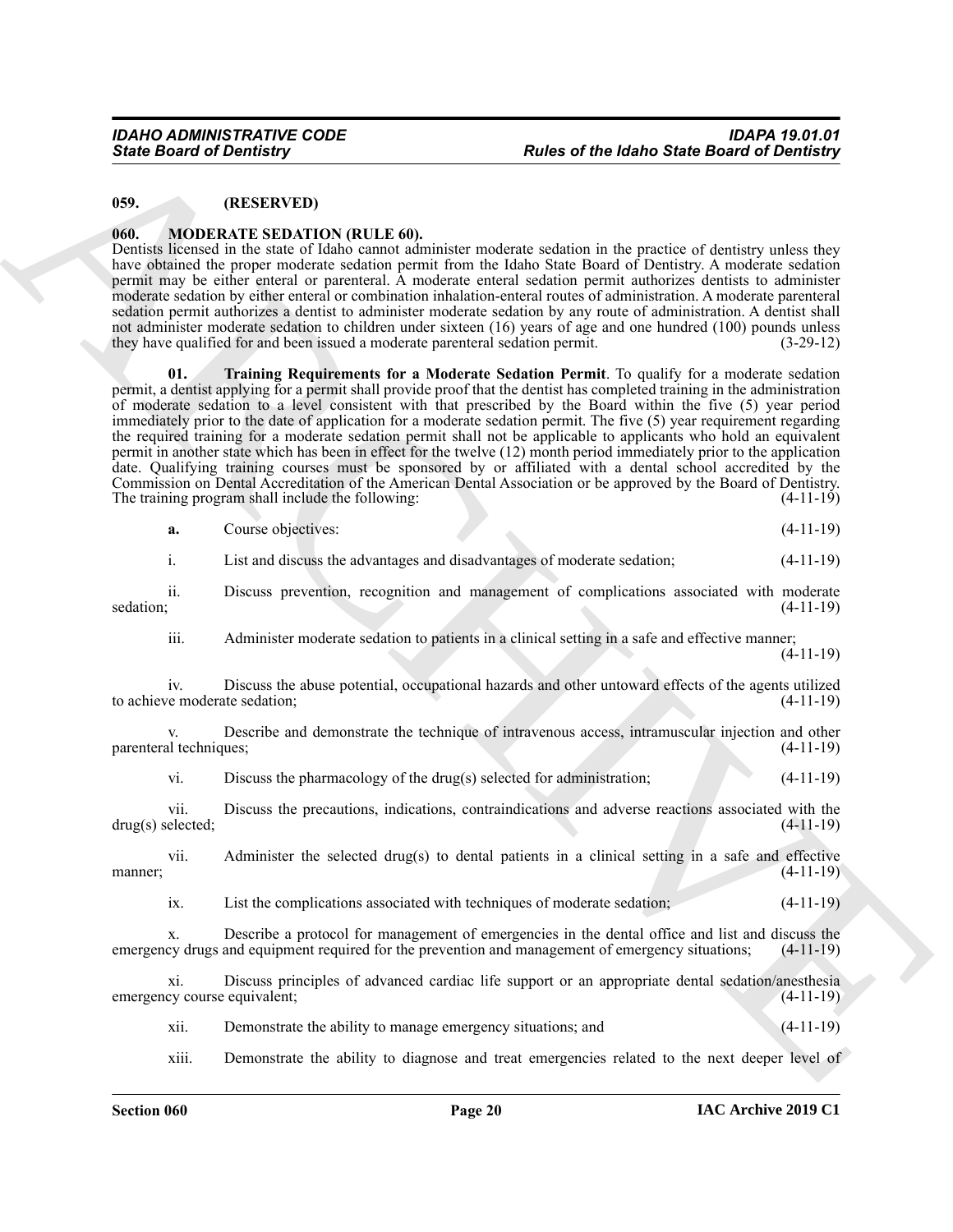| <b>State Board of Dentistry</b>      | <b>Rules of the Idaho State Board of Dentistry</b>                                                                                                                                                                                                                                                                                                                                                                                                                         |             |
|--------------------------------------|----------------------------------------------------------------------------------------------------------------------------------------------------------------------------------------------------------------------------------------------------------------------------------------------------------------------------------------------------------------------------------------------------------------------------------------------------------------------------|-------------|
| anesthesia than intended.            |                                                                                                                                                                                                                                                                                                                                                                                                                                                                            | $(4-11-19)$ |
| b.                                   | Course Content:                                                                                                                                                                                                                                                                                                                                                                                                                                                            | $(4-11-19)$ |
| $i$ .                                | Historical, philosophical and psychological aspects of anxiety and pain control;                                                                                                                                                                                                                                                                                                                                                                                           | $(4-11-19)$ |
| ii.<br>psychological considerations; | Patient evaluation and selection through review of medical history taking, physical diagnosis and                                                                                                                                                                                                                                                                                                                                                                          | $(4-11-19)$ |
| iii.<br>fasting instructions;        | Use of patient history and examination for ASA classification, risk assessment and pre-procedure                                                                                                                                                                                                                                                                                                                                                                           | $(4-11-19)$ |
| iv.                                  | Definitions and descriptions of physiological and psychological aspects of anxiety and pain;                                                                                                                                                                                                                                                                                                                                                                               | $(4-11-19)$ |
|                                      | Description of the sedation anesthesia continuum, with special emphasis on the distinction between<br>the conscious and the unconscious state;                                                                                                                                                                                                                                                                                                                             | $(4-11-19)$ |
| vi.                                  | Review of pediatric and adult respiratory and circulatory physiology and related anatomy;                                                                                                                                                                                                                                                                                                                                                                                  | $(4-11-19)$ |
| vii.                                 | Pharmacology of local anesthetics and agents used in moderate sedation, including drug<br>interactions and contraindications;                                                                                                                                                                                                                                                                                                                                              | $(4-11-19)$ |
| viii.                                | Indications and contraindications for use of moderate sedation;                                                                                                                                                                                                                                                                                                                                                                                                            | $(4-11-19)$ |
| ix.                                  | Review of dental procedures possible under moderate sedation;                                                                                                                                                                                                                                                                                                                                                                                                              | $(4-11-19)$ |
| х.                                   | Patient monitoring using observation and monitoring equipment, with particular attention to vital<br>signs and reflexes related to consciousness;                                                                                                                                                                                                                                                                                                                          | $(4-11-19)$ |
| xi.                                  | Maintaining proper records with accurate chart entries recording medical history, physical<br>examination, informed consent, time-oriented anesthesia record, including the names of all drugs administered<br>including local anesthetics, doses, and monitored physiological parameters;                                                                                                                                                                                 | $(4-11-19)$ |
| xii.                                 | Prevention, recognition and management of complications and emergencies;                                                                                                                                                                                                                                                                                                                                                                                                   | $(4-11-19)$ |
| xiii.                                | Description and use of moderate sedation monitors and equipment;                                                                                                                                                                                                                                                                                                                                                                                                           | $(4-11-19)$ |
| xiv.                                 | Discussion of abuse potential;                                                                                                                                                                                                                                                                                                                                                                                                                                             | $(4-11-19)$ |
| XV.                                  | Intravenous access: anatomy, equipment and technique;                                                                                                                                                                                                                                                                                                                                                                                                                      | $(4-11-19)$ |
| xvi.<br>techniques;                  | Prevention, recognition and management of complications of venipuncture and other parenteral                                                                                                                                                                                                                                                                                                                                                                               | $(4-11-19)$ |
| xvii.                                | Description and rationale for the technique to be employed; and                                                                                                                                                                                                                                                                                                                                                                                                            | $(4-11-19)$ |
| xviii.                               | Prevention, recognition and management of systemic complications of moderate sedation, with<br>particular attention to airway maintenance and support of the respiratory and cardiovascular systems.                                                                                                                                                                                                                                                                       | $(4-11-19)$ |
| c.                                   | Hours of instruction:                                                                                                                                                                                                                                                                                                                                                                                                                                                      | $(4-11-19)$ |
| 1.                                   | For a moderate enteral sedation permit, the applicant must provide proof of training with a<br>minimum of twenty-four $(24)$ hours of instruction plus management of at least ten $(10)$ adult case experiences by the<br>enteral and/or enteral-nitrous oxide/oxygen route. These ten $(10)$ cases must include at least three live clinical dental<br>experiences managed by participants in groups no larger than five (5). The remaining cases may include simulations |             |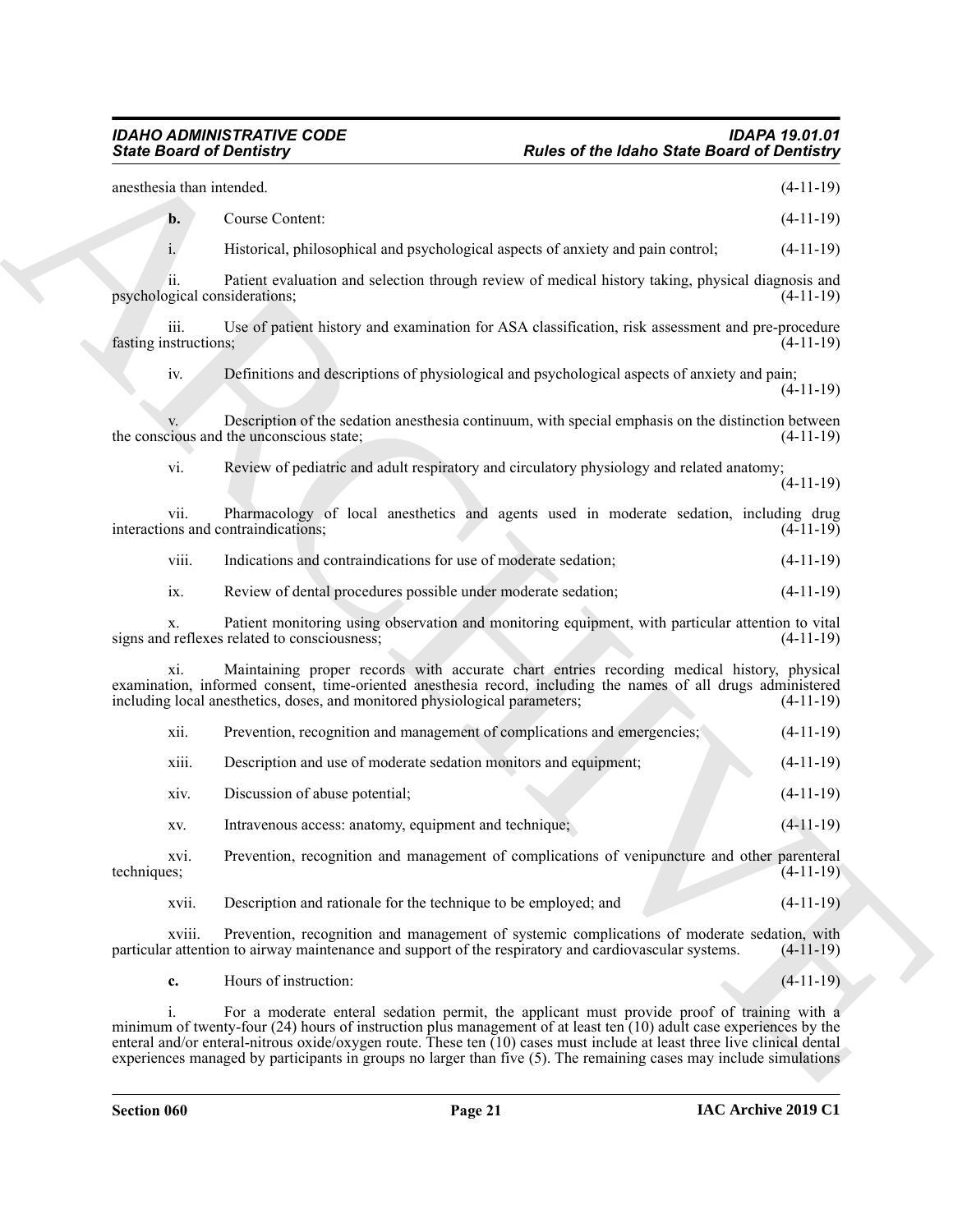and/or video presentations, but must include one experience in returning a patient from deep to moderate sedation. (4-11-19)

ii. For a moderate parenteral sedation permit, the applicant must provide proof of training with a minimum of sixty (60) hours of instruction, plus management of at least twenty (20) patients by the intravenous route. (4-11-19)

<span id="page-21-1"></span><span id="page-21-0"></span>**02. Advanced Cardiac Life Support**. Applicants for a moderate sedation permit must provide verification of current certification in Advanced Cardiac Life Support or Pediatric Advanced life Support, whichever is appropriate for the patient being sedated.  $(4-11-19)$ 

Since Board of Dentising." The state of the folders Since Board of Dentising<br>
reactive space of the folders particle and the state space of the folder space of the folders and the state of the state of the state of the st **03. General Requirements for Moderate Enteral and Moderate Parenteral Sedation Permits**. The qualified dentist is responsible for the sedative management, adequacy of the facility and staff, diagnosis and treatment of emergencies related to the administration of moderate sedation and providing the equipment, drugs and protocol for patient rescue. Evaluators appointed by the Idaho State Board of Dentistry will periodically assess the adequacy of the facility and competence of the anesthesia team. (4-11-19)

**a.** Facility, Equipment and Drug Requirements. The following facilities, equipment and drugs shall be available for immediate use during the sedation and recovery phase: (4-11-15)

An operating room large enough to adequately accommodate the patient on an operating table or in an operating chair and to allow an operating team of at least two (2) individuals to freely move about the patient;  $(4-11-15)$ 

ii. An operating table or chair that permits the patient to be positioned so the operating team can maintain the patient's airway, quickly alter the patient's position in an emergency, and provide a firm platform for the administration of basic life support; (4-11-15)

A lighting system that permits evaluation of the patient's skin and mucosal color and a backup lighting system of sufficient intensity to permit completion of any operation underway in the event of a general power<br>failure: (4-11-15) failure;  $(4-11-15)$ 

iv. Suction equipment that permits aspiration of the oral and pharyngeal cavities and a backup suction device which will function in the event of a general power failure; (4-11-15)

v. An oxygen delivery system with adequate full face mask and appropriate connectors that is capable of delivering high flow oxygen to the patient under positive pressure, together with an adequate backup system;  $(4-11-15)$ 

vi. A recovery area that has available oxygen, adequate lighting, suction and electrical outlets. The recovery area can be the operating room; (4-11-15)

vii. A sphygmomanometer, pulse oximeter, oral and nasopharyngeal airways, supraglottic airway devices, and automated external defibrillator (AED); and

viii. Emergency drugs including, but not limited to, pharmacologic antagonists appropriate to the drugs used, bronchodilators, and antihistamines. (4-11-15)

ix. Additional emergency equipment and drugs required for moderate parenteral sedation permits include precordial/pretracheal stethoscope or end-tidal carbon dioxide monitor, intravenous fluid administration equipment, vasopressors, and anticonvulsants. (3-29-17)

**b.** Personnel. For moderate sedation, the minimum number of personnel shall be two (2) including:  $(4 - 7 - 11)$ 

i. The operator; and (10-1-87)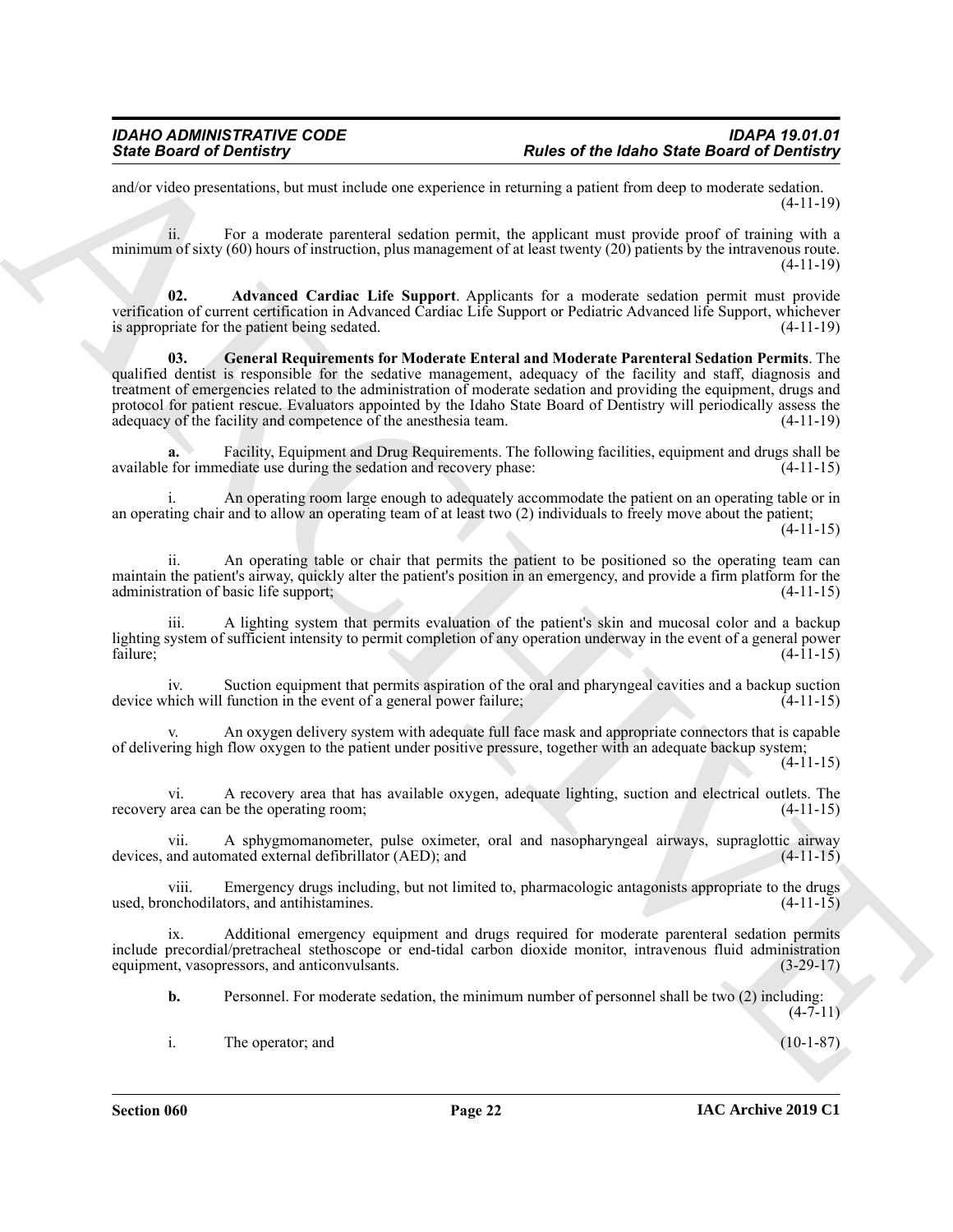| <b>IDAHO ADMINISTRATIVE CODE</b> | IDAPA 19.01.01                                     |
|----------------------------------|----------------------------------------------------|
| <b>State Board of Dentistry</b>  | <b>Rules of the Idaho State Board of Dentistry</b> |

ii. An assistant currently certified in Basic Life Support for Healthcare Providers. (4-7-11)

iii. Auxiliary personnel must have documented training in basic life support for healthcare providers, shall have specific assignments, and shall have current knowledge of the emergency cart inventory. The dentist and all office personnel must participate in documented periodic reviews of office emergency protocol, including simulated exercises, to assure proper equipment function and staff interaction. (4-11-15)

**c.** Pre-sedation Requirements. Before inducing moderate sedation, a dentist shall: (4-11-15)

i. Evaluate the patient's medical history and document, using the American Society of Anesthesiologists Patient Physical Status Classifications, that the patient is an appropriate candidate for moderate  $\text{seddation};$  (4-11-15)

ii. Give written preoperative and postoperative instructions to the patient or, when appropriate due to age or psychological status of the patient, the patient's guardian; (4-11-15)

iii. Obtain written informed consent from the patient or patient's guardian for the sedation; and (4-11-15)

iv. Maintain an anesthesia record, and enter the individual patient's sedation into a case/drug log.  $(4-11-15)$ 

**d.** Patient Monitoring. Patients shall be monitored as follows: (4-11-15)

i. Patients must be continuously monitored using pulse oximetry. The patient's blood pressure, heart rate, and respiration shall be recorded every five (5) minutes during the sedation and then continued every fifteen (15) minutes until the patient meets the requirements for discharge. These recordings shall be documented in the patient record. The record must also include documentation of preoperative and postoperative vital signs, all medications administered with dosages, time intervals and route of administration. If this information cannot be obtained, the reasons shall be documented in the patient's record. A patient under moderate sedation shall be continuously monitored;  $(3-29-17)$ 

ii. During the recovery phase, the patient must be monitored by an individual trained to monitor patients recovering from moderate sedation; (4-11-15)

iii. A dentist shall not release a patient who has undergone moderate sedation except to the care of a responsible third party; (4-11-15)

The dentist shall assess the patient's responsiveness using preoperative values as normal guidelines and discharge the patient only when the following criteria are met: vital signs are stable, patient is alert and oriented, and the patient can ambulate with minimal assistance; and  $(4-11-15)$ and the patient can ambulate with minimal assistance; and

A discharge entry shall be made by the dentist in the patient's record indicating the patient's scharge and the name of the responsible party to whom the patient was discharged. (4-11-15) condition upon discharge and the name of the responsible party to whom the patient was discharged.

**e.** Sedation of Other Patients. The permit holder shall not initiate sedation on another patient until the previous patient is in a stable monitored condition and in the recovery phase following discontinuation of their sedation.  $(4-11-15)$ 

Since **Example of the labor Since of the labor Since Board of Dentificial<br>
Analysis consider states and consider states and the state of the state of the labor Since Board of Dentificial<br>
And Law Society and the state of f.** Permit Renewal. Before the expiration date of a permit, the Board will, as a courtesy, mail notice for renewal of permit to the last mailing address on file in the Board's records. The licensee must return the completed renewal application along with the current renewal fees prior to the expiration of said permit. Failure to submit a renewal application and permit fee shall result in expiration of the permit and termination of the licensee's right to administer moderate sedation. Failure to submit a complete renewal application and permit fee within thirty (30) days of expiration of the permit shall result in cancellation of the permit. A licensee whose permit is canceled due to failure to renew within the prescribed time is subject to the provisions of Paragraph 060.03.g. of these rules. Renewal of the permit will be required every five (5) years. Proof of a minimum of twenty-five (25) credit hours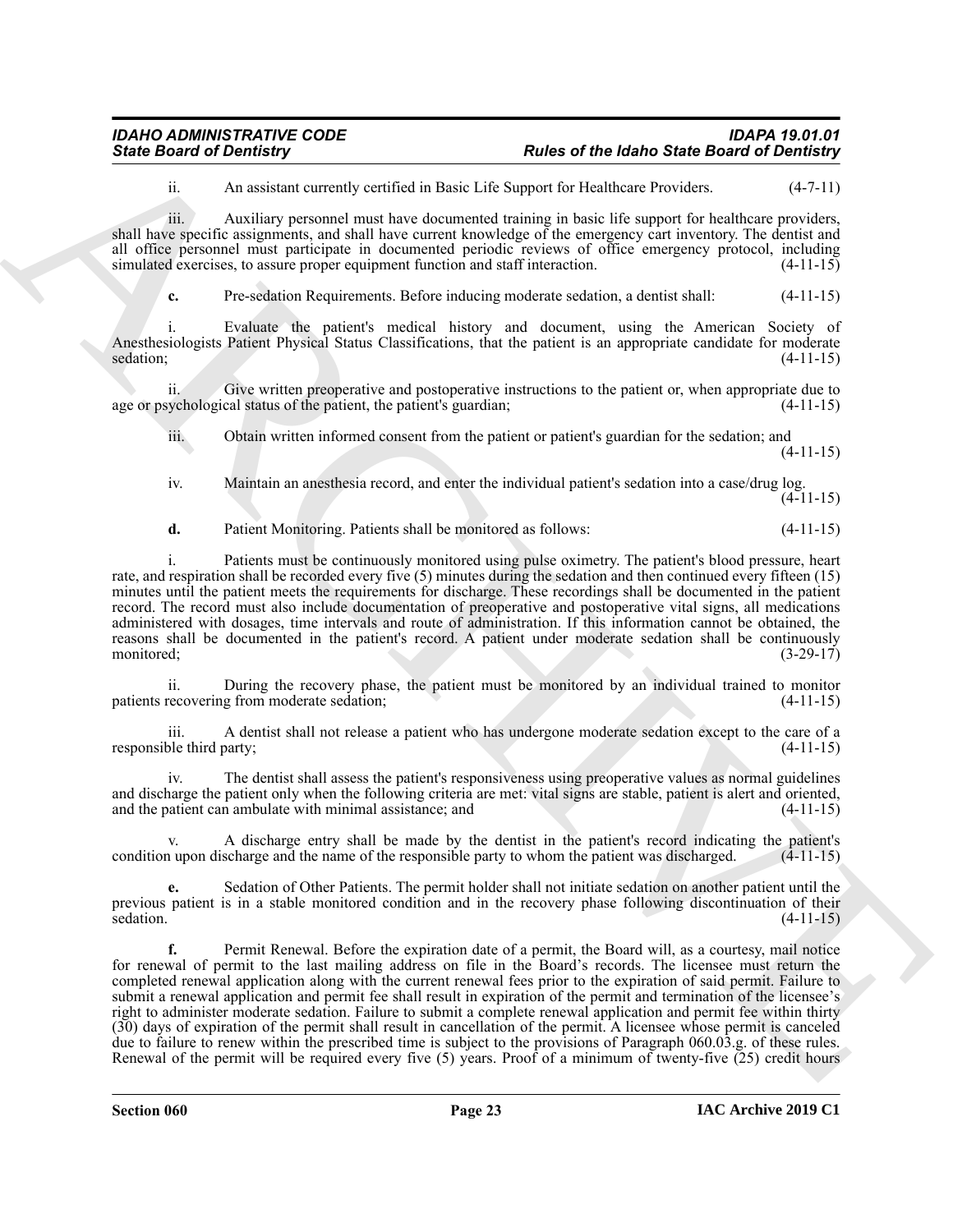continuing education in moderate sedation which may include training in medical/office emergencies will be required to renew a permit. A fee shall be assessed to cover administrative costs. In addition to the continuing education hours, a dentist must: (3-29-17)

i. For a moderate enteral sedation permit, maintain current certification in basic life support for healthcare providers or advanced cardiac life support; (4-11-15)

ii. For a moderate parenteral sedation permit, maintain current certification in advanced cardiac life support. (3-20-14)

**g.** Reinstatement. A dentist may make application for the reinstatement of a canceled or surrendered permit issued by the Board under this rule within five (5) years of the date of the permit's cancellation or surrender. Applicants for reinstatement of a permit shall satisfy the facility and personnel requirements of this rule and shall be required to verify that they have obtained an average of five (5) credit hours of continuing education in moderate sedation for each year subsequent to the date upon which the permit was canceled or surrendered. A fee for reinstatement shall be assessed to cover administrative costs. (3-29-17)

### <span id="page-23-1"></span><span id="page-23-0"></span>**061. GENERAL ANESTHESIA AND DEEP SEDATION (RULE 61).**

Dentists licensed in the state of Idaho cannot use general anesthesia or deep sedation in the practice of dentistry unless they have obtained the proper permit from the Idaho State Board of Dentistry by conforming with the following conditions: (4-7-11)

<span id="page-23-3"></span>**01. Requirements for a General Anesthesia and Deep Sedation Permit**. A dentist applying for a permit to administer general anesthesia or deep sedation shall provide proof that the dentist: (4-11-15)

**a.** Has completed an advanced education program accredited by the ADA Commission on Dental Accreditation that affords comprehensive and appropriate training necessary to administer and manage deep sedation or general anesthesia, commensurate with Part IV.C of the American Dental Association's "Guidelines for the Use of Sedation and General Anesthesia by Dentists" within the five (5) year period immediately prior to the date of application for a permit. The five (5) year requirement shall not be applicable to applicants who hold an equivalent permit in another state which has been in effect for the twelve (12) month period immediately prior to the date of application; and (4-7-11) application; and (4-7-11)

<span id="page-23-2"></span>**b.** Current Certification in Advanced Cardiac Life Support or Pediatric Advanced Life Support, er is appropriate for the patient being sedated. (3-29-17) whichever is appropriate for the patient being sedated.

Sink Board of Demission Contribution in Real of the 1946 of the 1946 of the Solid Sink Contribution in the solid Sink Contribution in the solid Sink Contribution in the solid Sink Contribution in the solid Sink Contributi **02. General Requirements for General Anesthesia and Deep Sedation Permits**. The qualified dentist is responsible for the sedative management, adequacy of the facility and staff, diagnosis and treatment of emergencies related to the administration of general anesthesia or deep sedation and providing the equipment, drugs and protocol for patient rescue. Evaluators appointed by the Idaho State Board of Dentistry will periodically assess the adequacy of the facility and competence of the anesthesia team. The Board adopts the standards incorporated by reference in Section 004 of these rules, as set forth by the American Association of Oral and Maxillofacial Surgeons in their office anesthesia evaluation manual. (4-11-15)

**a.** Facility, Equipment and Drug Requirements. The following facilities, equipment and drugs shall be for immediate use during the sedation and recovery phase: (4-11-15) available for immediate use during the sedation and recovery phase:

An operating room large enough to adequately accommodate the patient on an operating table or in an operating chair and to allow an operating team of at least two (2) individuals to freely move about the patient;

 $(4-11-15)$ 

An operating table or chair that permits the patient to be positioned so the operating team can maintain the patient's airway, quickly alter the patient's position in an emergency, and provide a firm platform for the administration of basic life support; (4-11-15)

A lighting system that permits evaluation of the patient's skin and mucosal color and a backup lighting system of sufficient intensity to permit completion of any operation underway in the event of a general power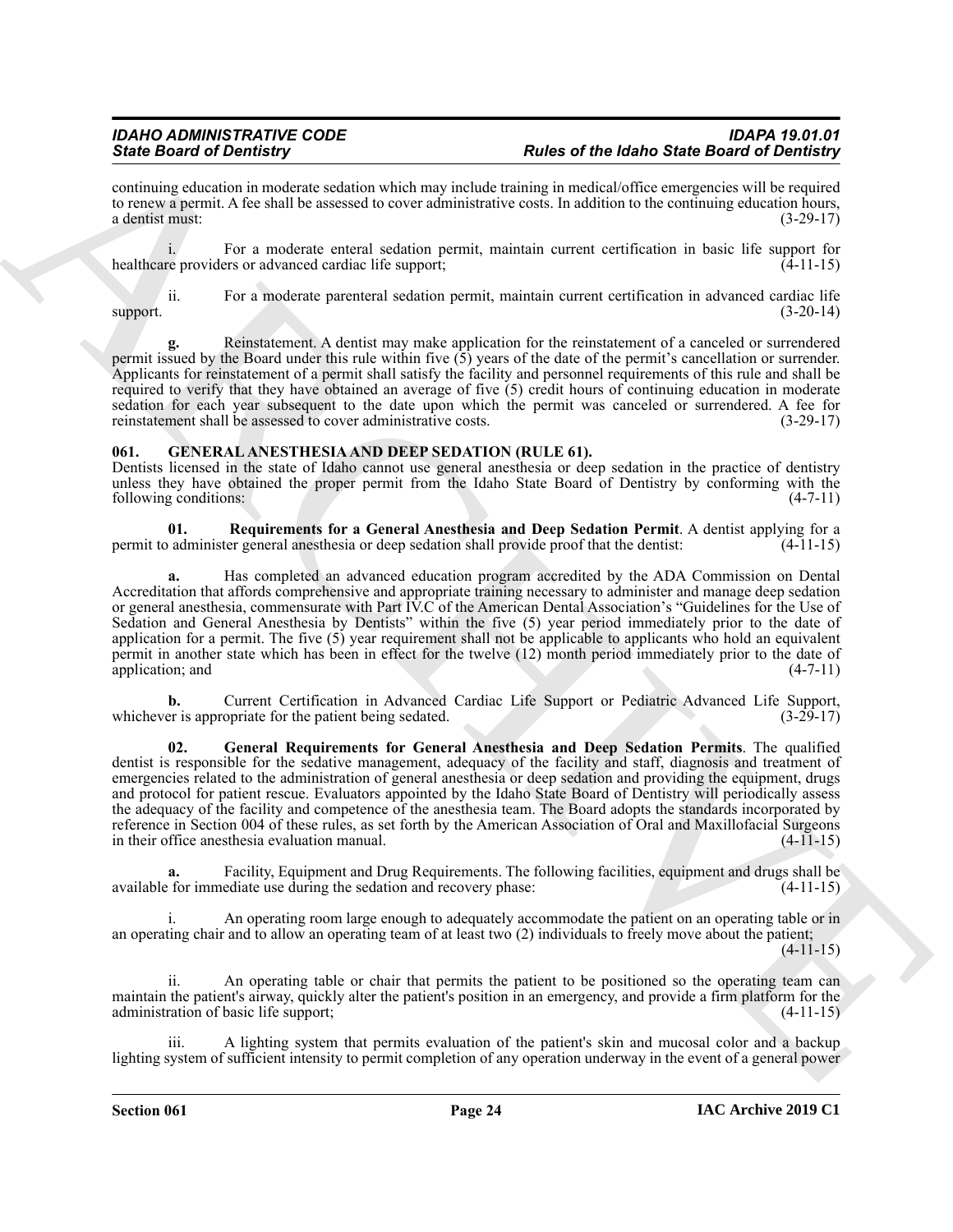$f_{\text{failure}}$ ; (4-11-15)

iv. Suction equipment that permits aspiration of the oral and pharyngeal cavities and a backup suction device that will function in the event of a general power failure; (4-11-15)

An oxygen delivery system with adequate full-face mask and appropriate connectors that is capable of delivering high flow oxygen to the patient under positive pressure, together with an adequate backup system; (4-11-15)

vi. A recovery area that has available oxygen, adequate lighting, suction and electrical outlets. The recovery area can be the operating room; (4-11-15)

vii. A sphygmomanometer, precordial/pretracheal stethoscope, end-tidal carbon dioxide monitor, pulse oximeter, oral and nasopharyngeal airways, supraglottic airway devices, intravenous fluid administration equipment, and automated external defibrillator (AED); and (4-11-15)

viii. Emergency drugs including, but not limited to, pharmacologic antagonists appropriate to the drugs used, vasopressors, bronchodilators, antihistamines, and anticonvulsants. (4-11-15)

**b.** Personnel. For general anesthesia or deep sedation, the minimum number of personnel shall be three (3) including:  $(4-7-11)$ 

i. A qualified operator to direct the sedation; and (4-11-15)

ii. Two (2) additional individuals who have current certification in Basic Life Support for the Healthcare Provider.

iii. When the same individual administering the deep sedation or general anesthesia is performing the dental procedure, one (1) of the additional appropriately trained team members must be designated for patient monitoring.  $(4-7-11)$ 

**c.** Pre-sedation Requirements. Before inducing general anesthesia or deep sedation, a dentist shall: (4-11-15)

i. Evaluate the patient's medical history and document, using the American Society of Anesthesiologists Patient Physical Status Classifications, that the patient is an appropriate candidate for deep sedation: (4-11-15) sedation;  $(4-11-15)$ 

ii. Give written preoperative and postoperative instructions to the patient or, when appropriate due to age or psychological status of the patient, the patient's guardian;

iii. Obtain written informed consent from the patient or patient's guardian for the sedation; and (4-11-15)

iv. Maintain an anesthesia record, and enter the individual patient's sedation into a case/drug log.  $(4-11-15)$ 

**d.** Patient Monitoring. Patients shall be monitored as follows: (4-11-15)

Since Board of Devices and the property interesting particles and and property content of the transformation of the state of the state of the state of the state of the state of the state of the state of the state of the s i. Patients must be continuously monitored using pulse oximetry and end-tidal carbon dioxide monitors. The patient's blood pressure, heart rate, and respiration shall be recorded every five (5) minutes during the sedation, and then continued every fifteen (15) minutes until the patient meets the requirements for discharge. These recordings shall be documented in the patient record. The record must also include documentation of preoperative and postoperative vital signs, all medications administered with dosages, time intervals and route of administration. If this information cannot be obtained, the reasons shall be documented in the patient's record. A patient under deep sedation or general anesthesia shall be continuously monitored; (3-29-17)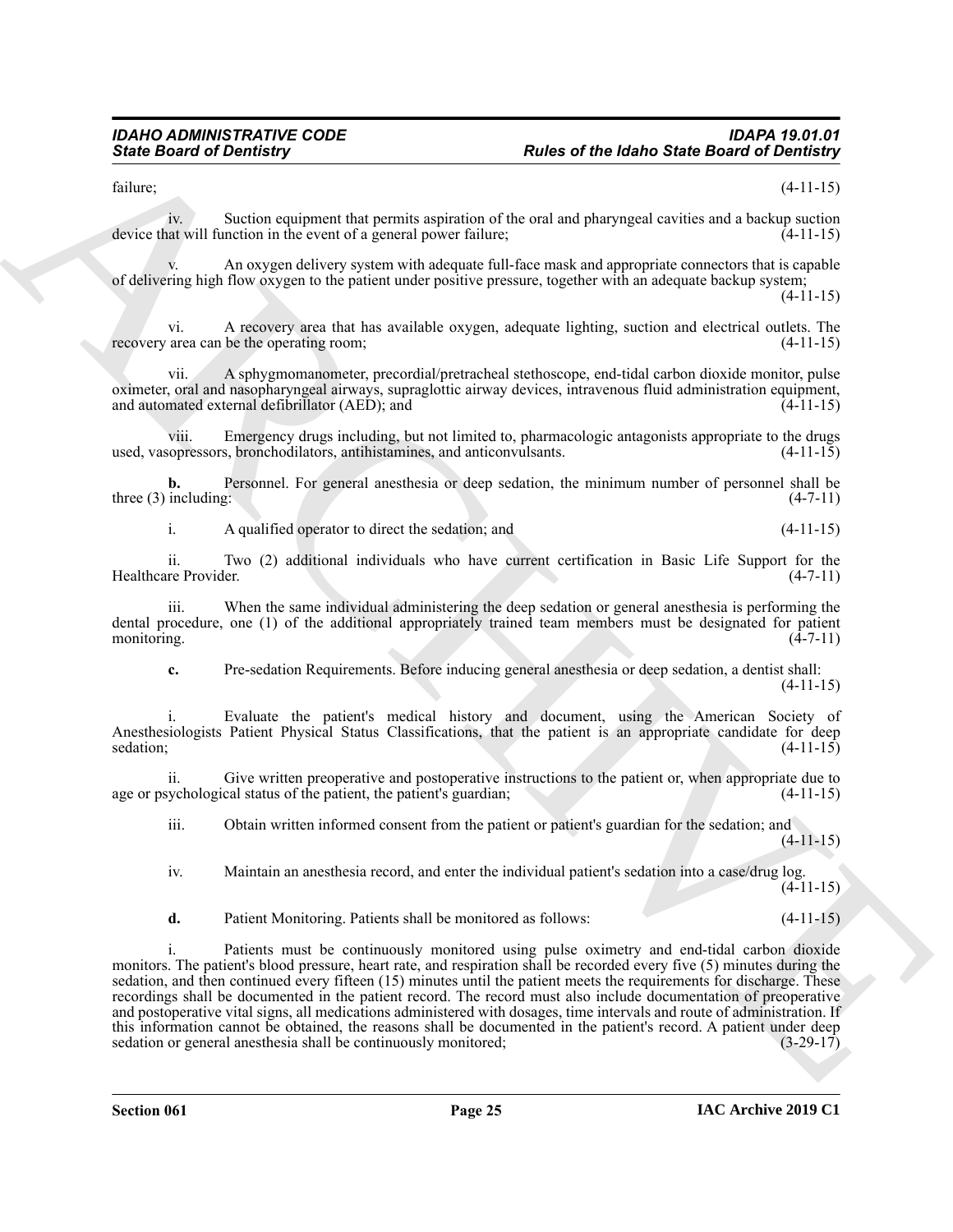## *IDAHO ADMINISTRATIVE CODE IDAPA 19.01.01 State Board of Dentistry Rules of the Idaho State Board of Dentistry*

ii. During the recovery phase, the patient must be monitored by an individual trained to monitor recovering from general anesthesia and deep sedation; (4-11-15) patients recovering from general anesthesia and deep sedation;

iii. A dentist shall not release a patient who has undergone general anesthesia, deep sedation or moderate sedation except to the care of a responsible third party; (4-11-15)

iv. The dentist shall assess the patient's responsiveness using preoperative values as normal guidelines and discharge the patient only when the following criteria are met: vital signs are stable, patient is alert and oriented, and the patient can ambulate with minimal assistance; and  $(4-11-15)$ 

v. A discharge entry shall be made by the dentist in the patient's record indicating the patient's condition upon discharge and the name of the responsible party to whom the patient was discharged.  $(4-11-15)$ 

**e.** Sedation of Other Patients. The permit holder shall not initiate sedation on another patient until the previous patient is in a stable monitored condition and in the recovery phase following discontinuation of their<br>  $(4-11-15)$ sedation. (4-11-15)

<span id="page-25-2"></span><span id="page-25-1"></span>**03. Moderate Sedation**. A dentist holding a permit to administer general anesthesia or deep sedation under this rule may also administer moderate sedation. (4-7-11)

Since Board of Demotity, by the state of the following term of the control of the Board of Demotity<br>
points the control of the points and control of the points and the measurement by multiplete Board of Demotity<br>
material **04. Permit Renewal**. Before the expiration date of a permit, the Board will, as a courtesy, mail notice for renewal of permit to the last mailing address on file in the Board's records. The licensee must return the completed renewal application along with the current renewal fees prior to the expiration of said permit. Failure to submit a renewal application and permit fee shall result in expiration of the permit and termination of the licensee's right to administer moderate sedation. Failure to submit a complete renewal application and permit fee within thirty (30) days of expiration of the permit shall result in cancellation of the permit. A licensee whose permit is canceled due to failure to renew within the prescribed time is subject to the provisions of Subsection 061.05 of these rules. Renewal of the permit will be required every five (5) years. Proof of a minimum of twenty-five (25) credit hours of continuing education in general anesthesia or deep sedation and proof of current certification in Advanced Life Support will be required to renew a permit. A fee shall be assessed to cover administrative costs. (3-29-17)

<span id="page-25-3"></span>**05. Reinstatement**. A dentist may make application for the reinstatement of a canceled or surrendered permit issued by the Board under this rule within five (5) years of the date of the permit's cancellation or surrender. Applicants for reinstatement of a permit shall satisfy the facility and personnel requirements of this rule and shall be required to verify that they have obtained an average of five (5) credit hours of continuing education in general anesthesia or deep sedation for each year subsequent to the date upon which the permit was canceled or surrendered. A fee for reinstatement shall be assessed to cover administrative costs. (3-29-17)

#### <span id="page-25-4"></span><span id="page-25-0"></span>**062. USE OF OTHER ANESTHESIA PERSONNEL (RULE 62).**

A dentist who does not hold an anesthesia permit may perform dental procedures in a dental office on a patient who receives anesthesia induced by an anesthesiologist, a certified registered nurse anesthetist (CRNA), or another dentist with an anesthesia permit as follows: (3-29-10) (3-29-10)

<span id="page-25-6"></span>**01. Personnel and Equipment Requirements**. The dentist shall have the same personnel, facilities, equipment, and drugs available during the procedure and during recovery as required of a dentist who has a permit for<br>(3-29-10) the level of anesthesia being provided.

<span id="page-25-5"></span>**02. Patient's Condition Monitored Until Discharge**. The qualified anesthesia provider who induces anesthesia shall monitor the patient's condition until the patient is discharged and record the patient's condition at discharge in the patient's dental record as required by the rules applicable to the level of anesthesia being induced. The anesthesia record shall be maintained in the patient's dental record and is the responsibility of the dentist who is performing the dental procedures. (3-29-10)

<span id="page-25-7"></span>**03. Use of Services of a Qualified Anesthesia Provider**. A dentist who intends to use the services of a qualified anesthesia provider shall notify the Board in writing of his intent. Such notification need only be submitted once every licensing period. (3-29-10) once every licensing period.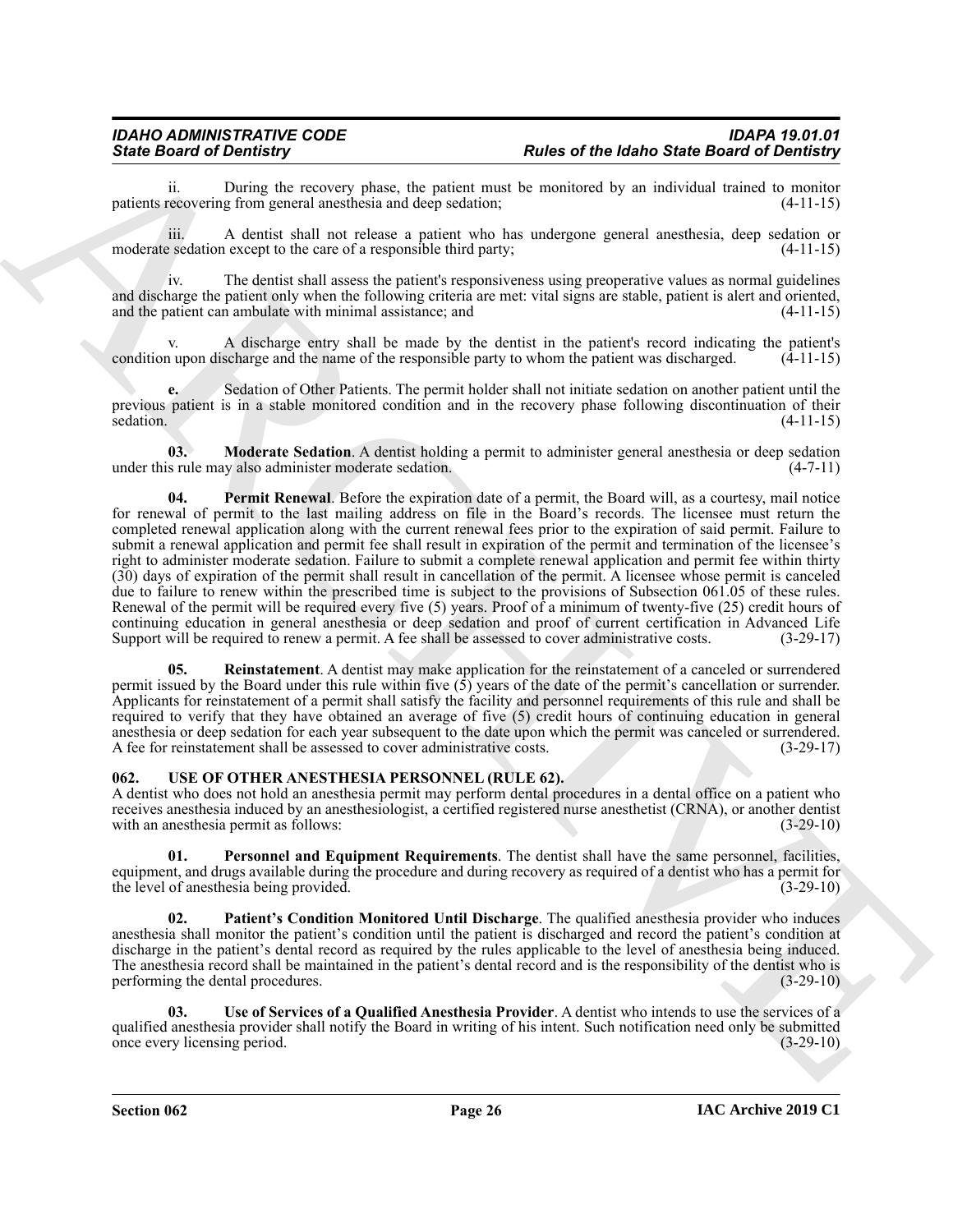<span id="page-26-12"></span>**04. Advertising**. A dentist who intends to use the services of a qualified anesthesia provider may advertise the service provided so long as each such advertisement contains a prominent disclaimer that the service "will be provided by a qualified anesthesia provider." (3-29-10)

### <span id="page-26-5"></span><span id="page-26-0"></span>**063. INCIDENT REPORTING (RULE 63).**

Dentists shall report to the Board, in writing, within seven (7) days after the death or transport to a hospital or emergency center for medical treatment for a period exceeding twenty-four (24) hours of any patient to whom sedation was administered. (4-7-11)

### <span id="page-26-6"></span><span id="page-26-1"></span>064. SUSPENSION, REVOCATION OR RESTRICTION OF ANESTHESIA PERMIT (RULE 64).

The Board may, at any time and for just cause, institute proceedings to revoke, suspend, or otherwise restrict an anesthesia permit issued pursuant to Sections 060 and 061 of these rules. If the Board determines that emergency action is necessary to protect the public, summary suspension may be ordered pending further proceedings. Proceedings to suspend, revoke or restrict a permit shall be subject to applicable statutes and rules governing administrative procedures before the Board. (3-18-99)

### <span id="page-26-4"></span><span id="page-26-2"></span>**065. DETERMINATION OF DEGREE OF SEDATION BY THE BOARD (RULE 65).**

In any matter under review or in any proceeding being conducted in which the Board must determine the degree of central nervous system depression, the Board may base its findings or conclusions on, among other matters, the type, and dosages, and routes of administration of drugs administered to the patient and what result can reasonably be expected from those drugs in those dosages and routes administered in a patient of that physical and psychological status. (4-11-15) status.  $(4-11-15)$ 

### <span id="page-26-7"></span><span id="page-26-3"></span>**066. TELEHEALTH SERVICES (RULE 66).**

Definitions applicable to these rules are those definitions set forth in the Idaho Telehealth Access Act and in Section 54-5703, Idaho Code.

<span id="page-26-10"></span>**01. Licensure and Location**. Any dentist or dental hygienist who provides any telehealth services to patients located in Idaho must hold an active Idaho license issued by the Idaho State Board of Dentistry for their applicable practice. Dentists who provide any telehealth services must physically practice within seventy-five (75) miles of the patient's location. (3-28-18) miles of the patient's location.

**02. Additional Requirements**. In addition to the requirements set forth in Section 54-5705, Idaho Code, during the first contact with the patient, a provider licensed by the Idaho State Board of Dentistry who is providing telehealth services shall: (3-28-18) providing telehealth services shall:

<span id="page-26-8"></span>**a.** Verify the location and identity of the patient; (3-28-18)

**b.** Disclose to the patient the provider's identity, their current location and telephone number and ense number; and  $(3-28-18)$ Idaho license number; and

<span id="page-26-11"></span>**c.** Obtain appropriate consents from the patient after disclosures regarding the delivery models and treatment methods or limitations, including a special informed consent regarding the use of telehealth technologies.  $(3-28-18)$ 

Since Brazilea and Finderick Administration of the since of the finder Since Brazilea and of Finderick Administration of the since Brazilea and Finderick Administration of the since Brazilea and Administration of the sinc **03. Standard of Care**. A provider providing telehealth services to patients located in Idaho must comply with the applicable Idaho community standard of care. The provider shall be personally responsible to familiarize themselves with the applicable Idaho community standard of care. If a patient's presenting symptoms and conditions require a physical examination in order to make a diagnosis, the provider shall not provide diagnosis or<br>treatment through telehealth services unless or until such information is obtained. (3-28-18) treatment through telehealth services unless or until such information is obtained.

**04. Informed Consent**. In addition to the requirements of Section 54-5708, Idaho Code, evidence documenting appropriate patient informed consent for the use of telehealth technologies must be obtained and maintained at regular intervals consistent with the community standard of care. Appropriate informed consent should, at a minimum, include the following terms: at a minimum, include the following terms:

<span id="page-26-9"></span>**a.** Verification. Identification of the patient, the provider and the provider's credentials; (3-28-18)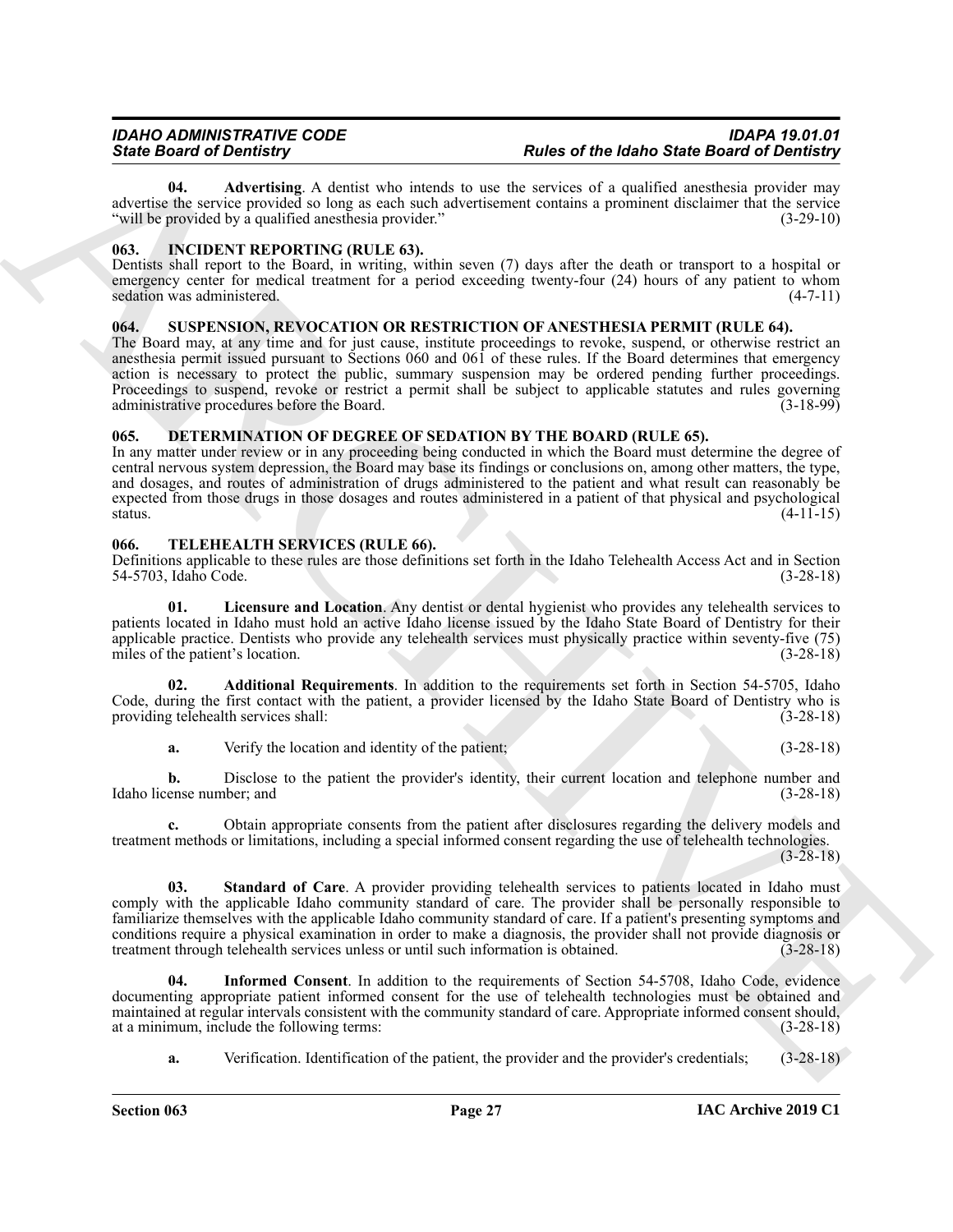**b.** Telehealth Determination. Agreement of the patient that the provider will determine whether or not the condition being diagnosed and/or treated is appropriate for telehealth services; (3-28-18)

Since Board of Decidency<br>
Natural Constitution Appendix approximation of the constitution of the Marchives Since Board of Decidency<br>
Natural Constitution Constitution of the constitution of the constitution of the constitu **c.** Security Measures Information. Information on the security measures taken with the use of telehealth technologies, such as encrypting data, password protected screen savers and data files, or utilizing other reliable authentication techniques, as well as potential risks to privacy and notwithstanding such measures; (3-28-18)

**d.** Potential Information Loss. Disclosure that information may be lost due to technical failures.

(3-28-18)

<span id="page-27-0"></span>**067. -- 999. (RESERVED)**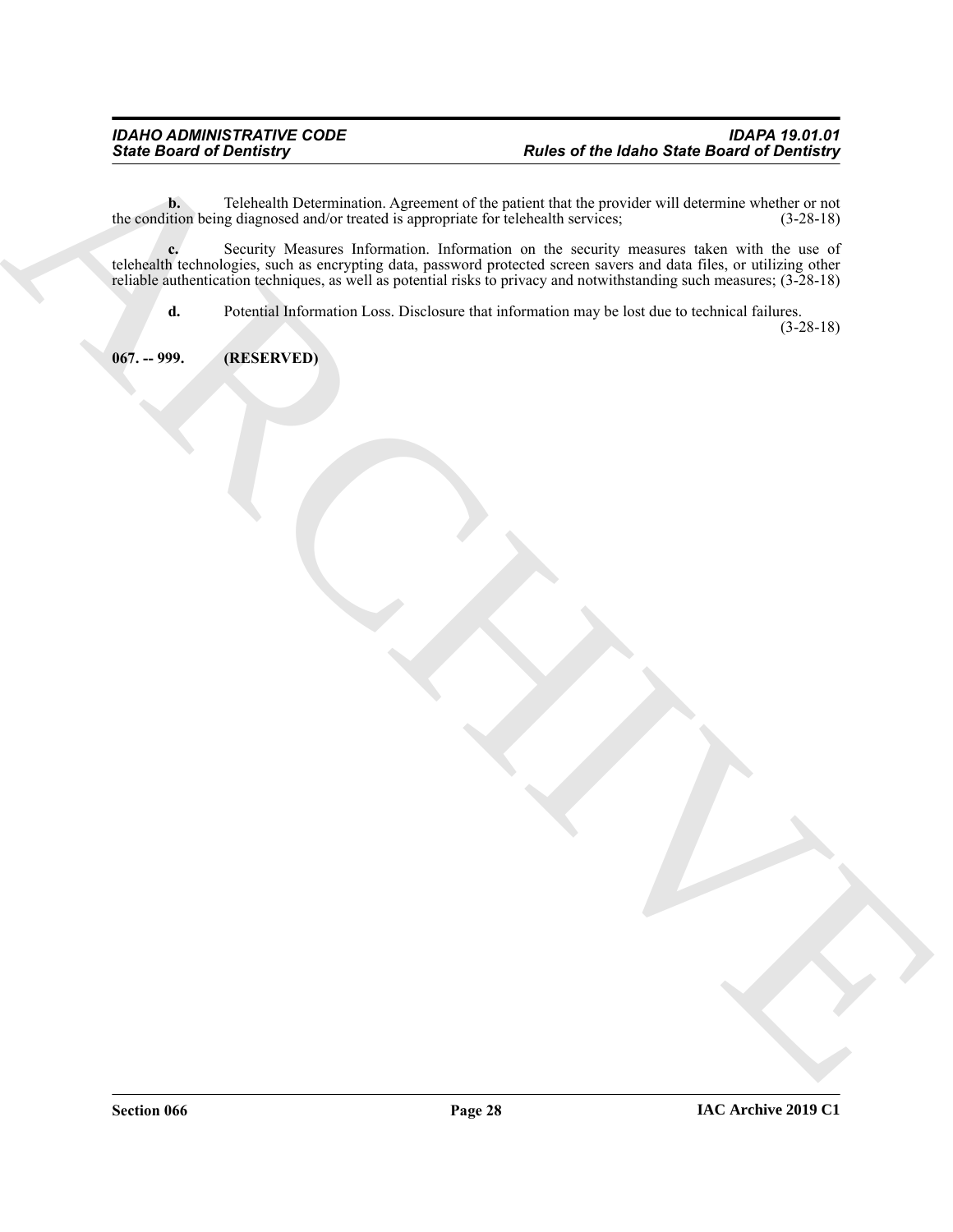# *Subject Index*

**A**

Administrative Appeals 3 Applications 4

#### **C**

Continuing Education for Dental Hygienists 16 Documentation 16 Requirements for Renewal of an Active Status Dental Hygiene License 16 Requirements for Renewal of an Extended Access Dental Hygiene License Endorsement 16 Continuing Education For Dentists 16 Documentation 16 Nature of Education 16 Number of Credits 16 Prorated Credits 16 Volunteer Practice 16

# **D**

[A](#page-15-5)dministration Applies to the the formula of Payne Uristical Demonstration (Space of Space 19)<br>Applies on the the stress of the formula of the stress of the stress of the stress of the stress of the stress of the stress o Definitions 17 Methods of Anxiety & Pain Control 17 Routes of Administration 18 Sedation Terms 17 Dental Assistants - Practice 9 Curriculum Approval 11 Direct Supervision 9 Expanded Functions Qualifications 11 Other Credentials 11 Prohibited Duties 10 Dental Hygiene Licensure By Credentials 5 Cardiopulmonary Resuscitation 6 Graduation 5 Interview 6 Local Anesthesia 6 National Board Examination 5 Provisional License 6 Dental Hygienists - License Endorsements 6 Extended Access Dental Hygiene Endorsement 7 Extended Access Dental Hygiene Restorative Endorsement 7 Renewal 7 Dental Hygienists - Practice 7 Direct Supervision 8 General Supervision 7 Indirect Supervision 8 Dental Hygienists - Prohibited Practice 8 Prohibited Duties 8

Determination Of Degree Of Sedation By The Board 27

#### **E**

Emergency Medications Or Drugs 19 Emergency Medications Or Drugs 19 Examination For Dental Hygiene Licenses 5 Clinical Examination 5 Written Examination 5 Examination For General Dental Licenses 5 Clinical Examination 5 Written Examination 5 Examinations 4

### **F**

Fees -- General

#### **G**

General Anesthesia & Deep Sedation 24 General Requirements for General Anesthesia & Deep Sedation Permits 24 Moderate Sedation 26 Permit Renewal 26 Reinstatement 26 Requirements for a General Anesthesia & Deep Sedation Permit 24

## **I**

Incident Reporting 27 Infection Control 14 Clinical Contact Surfaces 14 Disposal 14 Gloves 14 Instrument Sterilization 14 Masks and Eyewear 14 Non-Critical Surfaces 14 Sterilizing Devices Testing 14

### **L**

Legal Authority 3 License & Application Fees 4 Application Fees for Dental Hygienists 4 Application Fees for Dentists 4 Application Fees for General Anesthesia & Moderate Sedation Permits 4 Biennial License Fees for Dental Hygienists 4 Biennial License Fees for Dentists 4 Licensure Of Dental Specialists 15 Application 15

Examination 15 Limitation of Practice 15 Requirements for Specialty Licensure 15 Local Anesthesia 18

#### **M**

Minimal Sedation 18 Patient Safety 18 Personnel 18 Moderate Sedation 20 Advanced Cardiac Life Support 22 General Requirements for Moderate Enteral & Moderate Parenteral Sedation Permits 22 Training Requirements for a Moderate Sedation Permit 20

# **N**

Nitrous Oxide/Oxygen 18 Patient Safety 19 Personnel 19 Required Facilities & Equipment 19

### **O**

Office Information 3

#### **P**

Patient Records 13 Charges and Payments 14 Individual Records 13 Record Retention 14 Provisional License, Provisional Licensure 6 Provisional Licensure 6 Active Practice 6 Additional 6 Current Licensure 6 Evidence 6 Public Records Act Compliance 3

## **R**

Requirement For CPR 5 Requirements For Dental Hygiene Licensure 5 Requirements For Dental Licensure 5

### **S**

Specialty Advertising 15 Disclaimer 15 Recognized Specialty License 15 Unrecognized Specialty 15 Suspension, Revocation Or Restriction Of Anesthesia Permit 27

### **T**

Telehealth Services 27